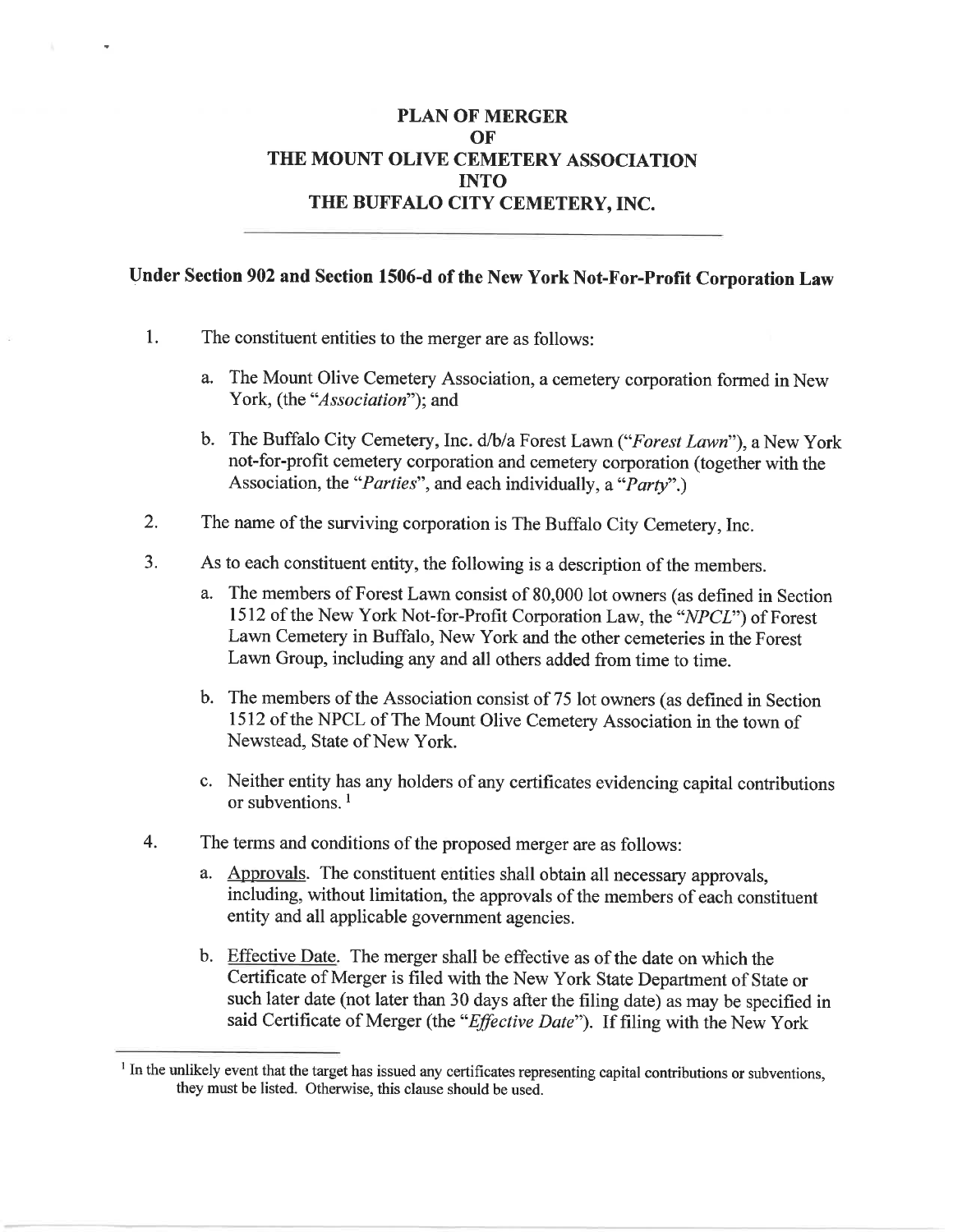State Department of State is not possible because a constituent entity is not a New York not-for-profit corporation, the merger shall be effected by such means as the relevant New York government agency or agencies may approve.

c. Bylaws. The bylaws of the surviving corporation will be the bylaws of Forest Lawn as they exist on the Effective Date.

 $\epsilon$ 

- d. Consideration. The surviving corporation will, on the Effective Date, (i) assume unrestricted title and interest in and to all assets of the Association, tangible or intangible, including, but not limited to, any and all goodwill of the Association and any actual or assumed names associated with the Association, and (ii) assume all liabilities of the Association.
- e. Board of Trustees. The board of trustees of the surviving corporation shall be the board of trustees of Forest Lawn as it exists on the Effective Date.
- f. Certificate of Incorporation. This merger will require the listing of the [Town/City/Village] of [Name of county], in which the Association is located, to the Certificate of Incorporation of Forest Lawn pursuant to Section 1505 of the NPCL. The surviving corporation shall continue as a corporation organized under the Certificate of Incorporation of Forest Lawn as it exists on the Effective Date.
- g. Members. The members of the Association shall become members of Forest Lawn upon the Effective Date. No cash or other consideration shall be paid to or delivered in exchange for membership or other interest in a constituent entity as a result of the merger.
- h. The Parties agree that this Plan of Merger complies with the additional requirements of Section 1506-d of the NPCL. The form attached hereto as Schedule A addresses the Parties' compliance with each provision of Section 1506-d required to be incorporated into this Plan of Merger.

[SIGNATURE PAGE TO FOLLOW]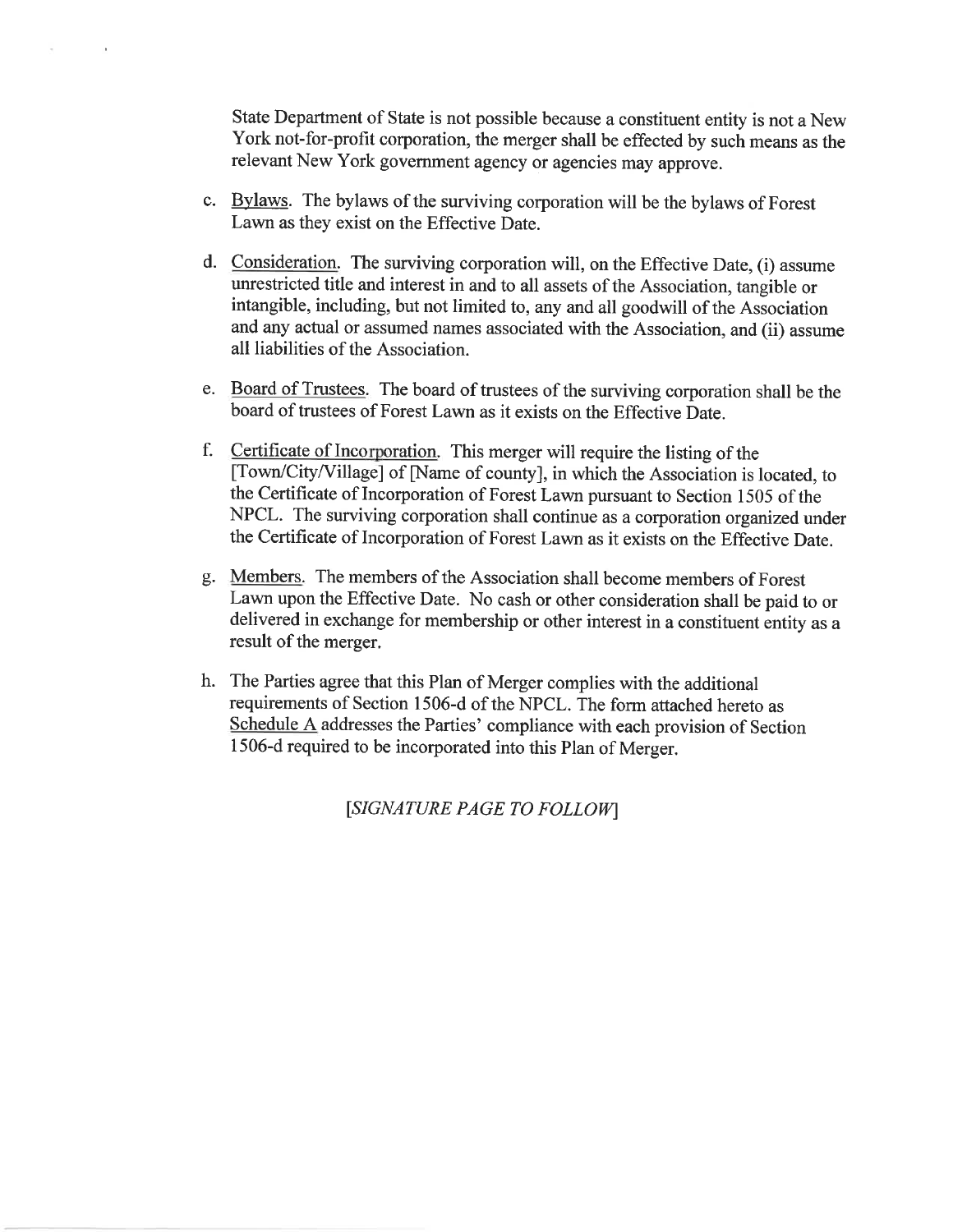#### THE MOUNT OLIVE **CEMETERY ASSOCIATION**

meier By:  $\frac{1}{2}$ 

Name: David Hofmeier Title: Secretary/Treasurer

Date: March  $15$ , 2022

#### THE BUFFALO CITY CEMETERY, INC.

 $By:$ 

Name: Joseph P. Dispenza Title: President

Date: March  $\lbrack \ell \ell \rbrack$ , 2022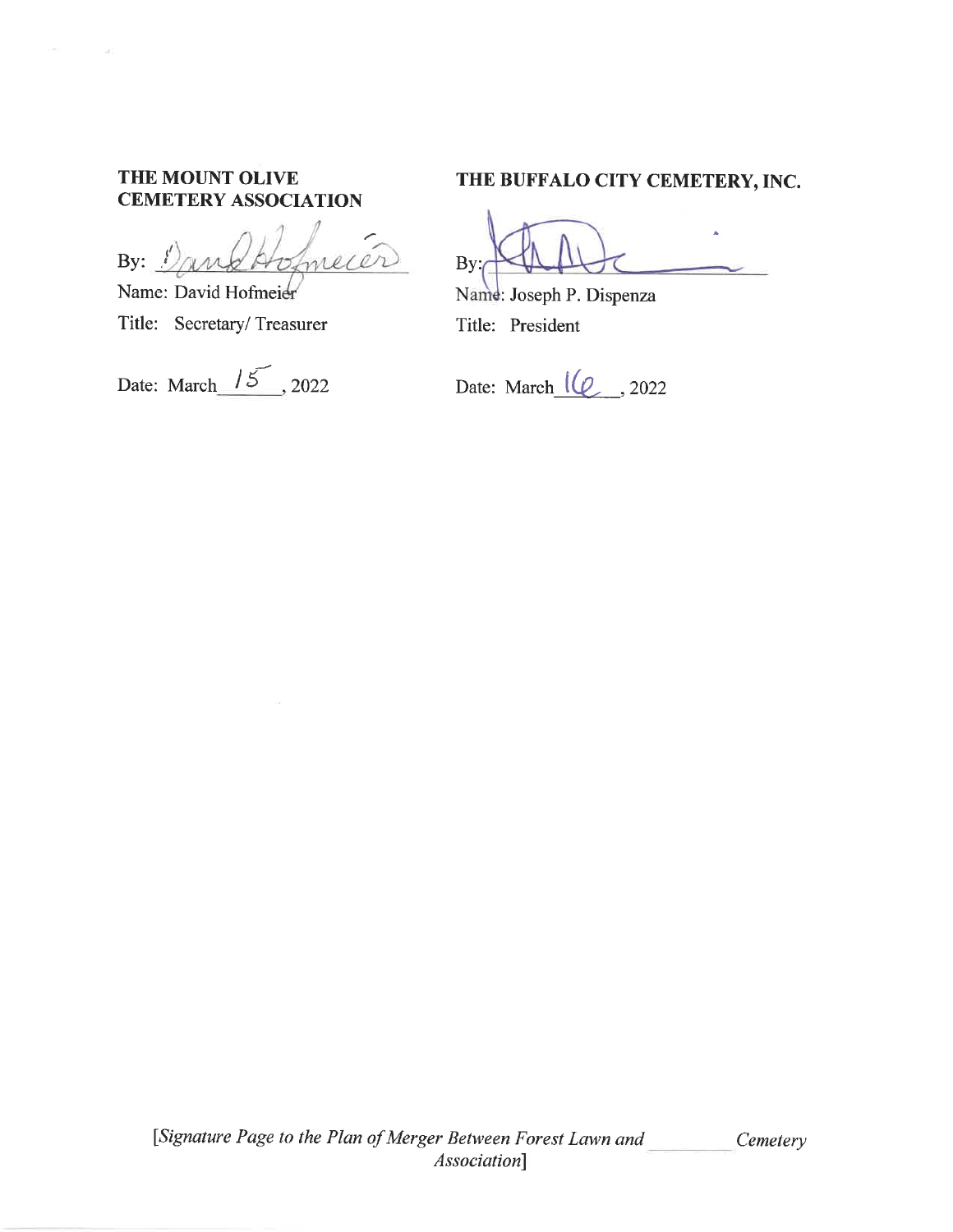#### **SCHEDULE A**

Additional Requirements under Section 1506-d of the New York Not-for-Profit Corporation Law

Attached.

 $177^\circ$  ,  $\sim$  ,  $\sim$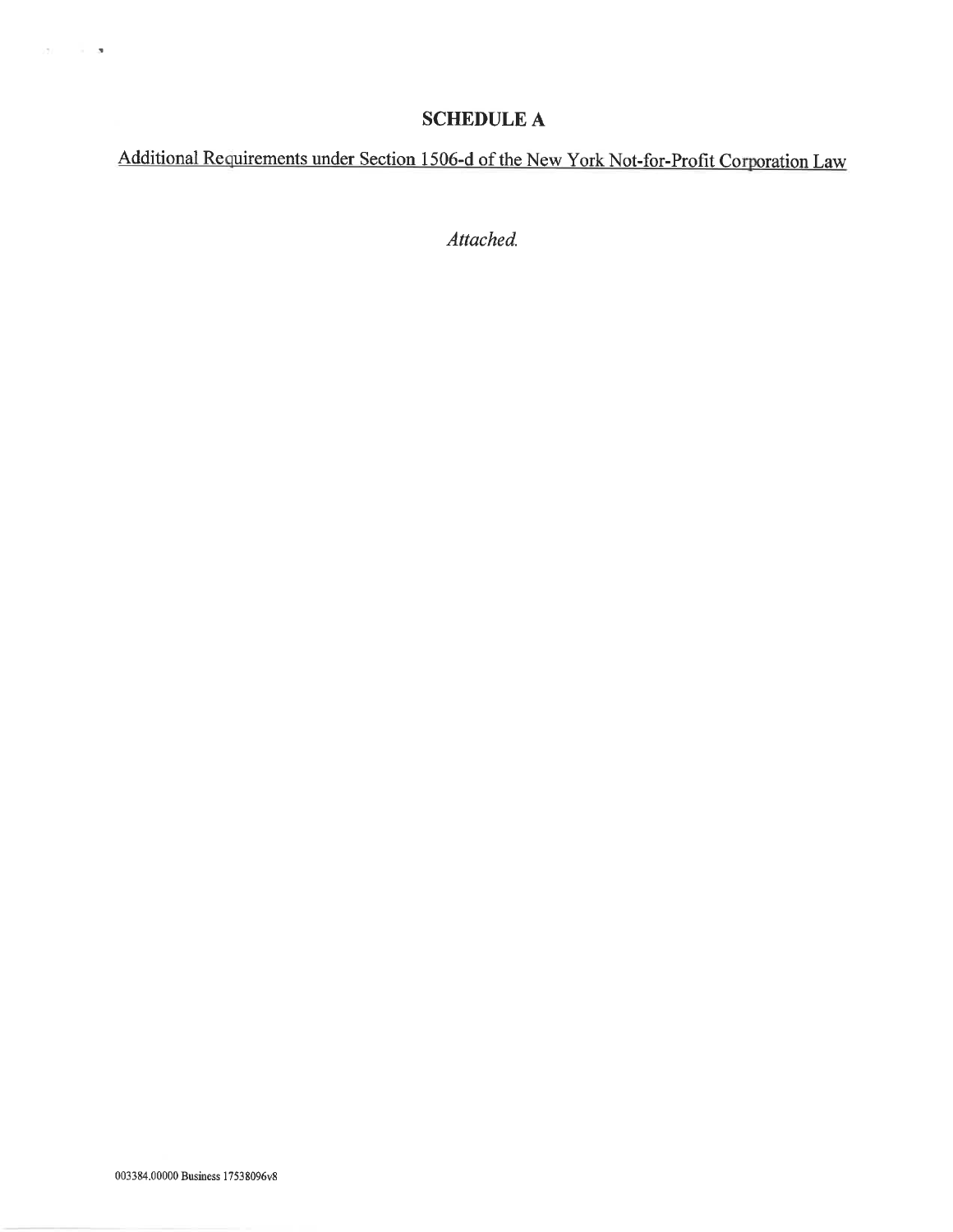#### NPCL §1506-d

#### **Additional Requirements for Cemetery Mergers**

#### **(a)(1) The plan of merger or consolidation is economically feasible and financially responsible:**

Forest Lawn is a nationally recognized cemetery group with a significant track record of successful mergers with cemeteries. These multiple mergers have proven (through annual independent audits of the financial operations of the Forest Lawn Group, the annual State Cemetery Board required annual reports, and periodic audits) to strengthen the combined operations of the constituent cemeteries, in addition to providing a sustainable paid staff for the constituent cemetery, thus preventing **The Mount Olive Cemetery Association** [referred to as the Association] from becoming a burden on the municipality through inevitable abandonment.

Forest Lawn has a successful history of reducing expenses through their shared/leveraged labor mobile operating model and centralized professional services. This model uses a full service mobile operating unit to maintain several locations and is outfitted with the best equipment for effective and efficient operations and interments vs a single shop at each cemetery or outsourced interments and care and maintenance to local vendors whose experience and expertise is often in lawn care, not the delicate requirements of cemetery operations.

- Example: use of excavators and skid steers vs. backhoes and dirt haulers. By using this equipment, the same work is accomplished with less staff and in a fraction of the time. With this model, two men can prepare a grave for interment in 20 minutes. By reducing the time it takes to prepare a grave, the Forest Lawn Mobile Cemetery Service Operating Unit can prepare more graves in a workday, which in turn increases revenue and decreases expenses for all constituent cemeteries.
- $\triangleright$  This same mobile operating initiative is also deployed for grounds care and maintenance. Full-service mowers, trimmers, necessary materials, and staff to do infield repairs as well as pour foundations which also assures faster, more efficient, and productive care and maintenance over more properties in the same day.

Thus, using the innovative strategies of the shared/leveraged labor mobile model and Forest Lawn's professional paid staff with experience in sales, finance, IT, marketing, and administration is an effective way of reducing expenses.

Past mergers prove that Forest Lawn and the Association will typically achieve additional revenues, or at minimum comparable revenue at lesser costs and with a sustainable team in place to assure continuity. Therefore, the notion of abandonment due to lack of volunteers, affordable or available vendors, outdated financial controls, the inability to comply with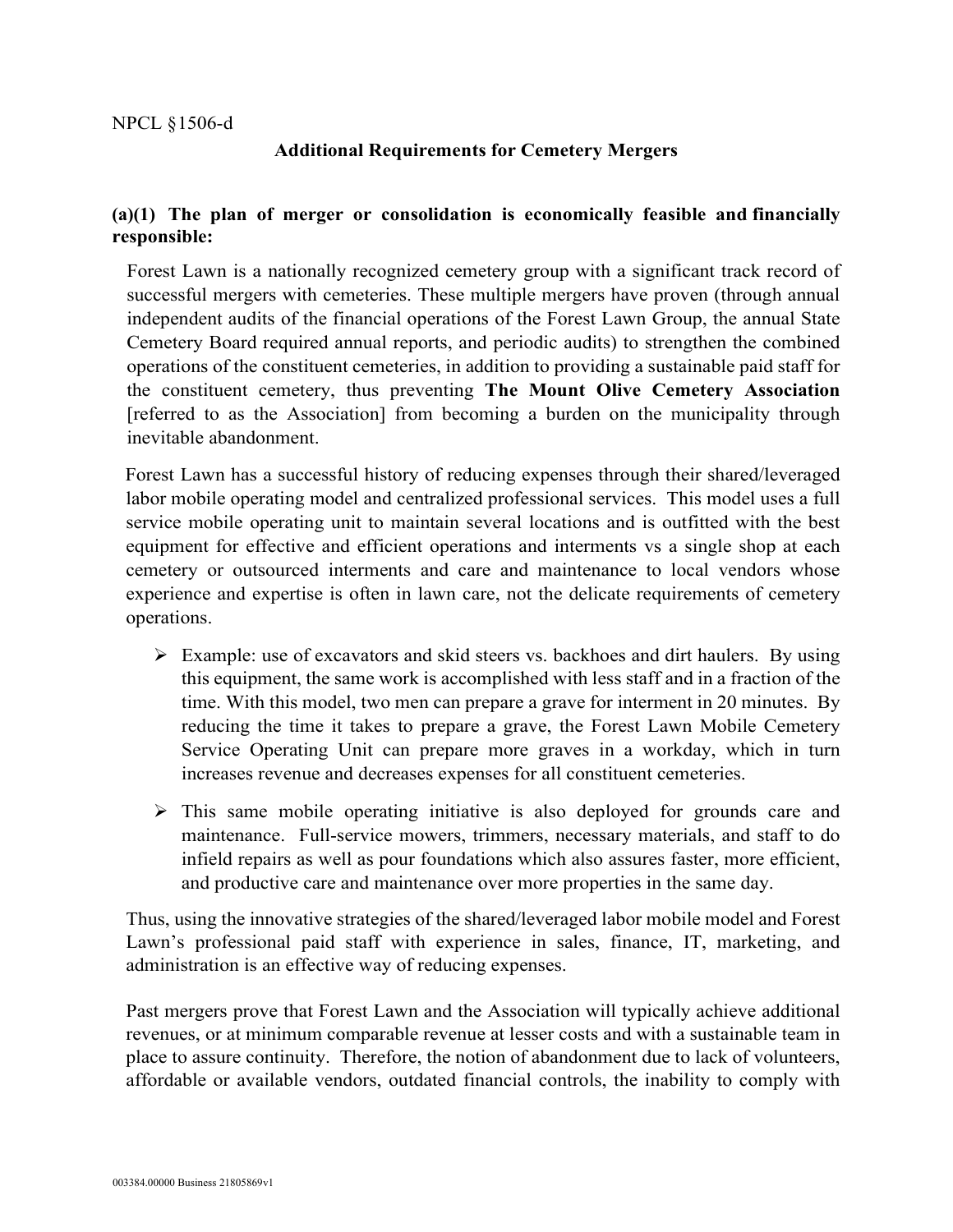modern banking requirements for accepting credit cards and managing receivables, and limited consumer purchasing options (pay in full by cash or check) is removed.

Previous mergers (as indicated in the [Mergers and Acquisitions Historical Sales Increases](https://files.constantcontact.com/8630989b001/7d69aa57-caef-4920-981e-51018b685aa8.pdf) document) have shown that the increase in first year sales are significant while subsequent years are conservative in comparison. The increase in sales volume at a newly merged cemetery will be achieved as it always has been, through the "new broom effect":

- a) Pre-need options for grave sales that includes the ability to pay over time which is currently unavailable at Association, inclusive of no-interest payments vs the current option of payment in full by cash or check.
- b) Forest Lawn accepts debit and credit cards vs accepting only cash or check which are the only options presently allowed at Association for both at-need and pre-need sales.
- c) Immediate access to sales staff that will be hired within the community. (Post-merger, Forest Lawn will engage with Association trustees who may have a desire in providing sales help on a part-time basis) thus adding continuity to the transition and knowledge of the community. If trustees are not interested, we look for candidates in the local community.
- d) Introducing effective and proven targeted advertising to build community awareness including placemats at local diners, local community papers, senior citizens newsletters, history tours of the cemetery, various social media platforms such as Facebook, and most importantly, a website for Association with 24/7/365 phone/email/text, answered by trained Forest Lawn staff.

Forest Lawn is conservative in its analysis of the preceding 5-years of financial reports from the Association, and Forest Lawn expects to achieve similar beneficial results through the merger with the Association as it had done with its other mergers.

Forest Lawn bases the financial feasibility and responsibility of a merger by using the data and input from several sources including:

- $\triangleright$  Forest Lawn's Management and Trustee review
- $\triangleright$  analysis of the Annual Financial Reports
- $\triangleright$  discussions with local Funeral Directors and the public
- $\triangleright$  a hands-on inspection of the cemetery records and property, and
- $\triangleright$  information from the Association

The following are the most important financial metrics Forest Lawn considered as part of its analysis as per last annual report as filed with Division of Cemeteries:

#### **The Mount Olive Cemetery Association** had:

- Association had one reported burial in 2020.
- Association's cemetery includes:
	- $\triangleright$  total of 2.04 acres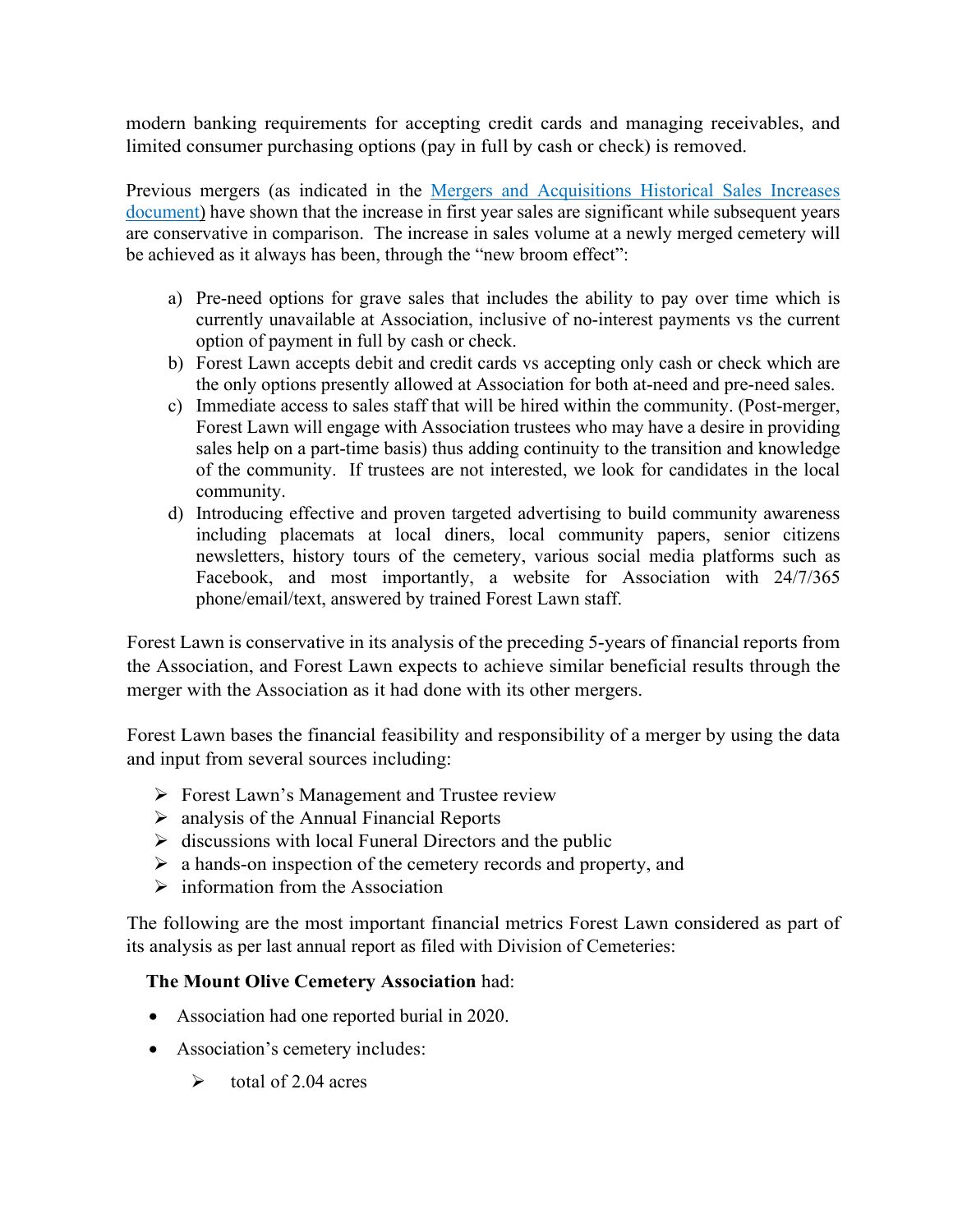- $\triangleright$  Number of available acres for future development .74
- $\triangleright$  Approximate 2,000 full body grave spaces or 8,000 of cremation grave spaces
- Permanent Maintenance Funds: \$ 18226
- Perpetual Care Funds: \$ none

Forest Lawn (March 31, 2021) has:

• Based on the latest available financial information, Forest Lawn has:

| $\triangleright$ Permanent Maintenance Funds: | \$31,350,000 |
|-----------------------------------------------|--------------|
| $\triangleright$ Perpetual Care Funds:        | \$6,360,000  |

Combined Forest Lawn and Association Assets:

| $\triangleright$ Permanent Maintenance Funds: | \$31,368,226 |
|-----------------------------------------------|--------------|
| $\triangleright$ Perpetual Care Funds:        | \$6,360,000  |

NYS does not have a formula to determine what is considered sufficient PM funds to support the promise of perpetual care. Combining PM funds assures the best likelihood of perpetual care for Association and Forest Lawn. Forest Lawn receives the tremendous and otherwise unattainable injection of Permanent Maintenance restricted dollars from the Association at merger. This benefit is clearly demonstrated by looking at the numbers whereby for every \$1,000 worth of the Association's PM, Forest Lawn would have to sell \$10,000 worth of graves (since 10% of every grave sale goes to the PM). When you apply Association's PM numbers to this formula:

Association PM: (Forest Lawn Grave Sales (10%))  $$18,226 (X(10\%)$  X= $$182,260$ Forest Lawn would have to sell \$182,260 worth of graves in one year to equal the amount that \$17,519 provides via this merger- a significant influx of money to the PM fund.

For the Association, merger with Forest Lawn provides an immediate combined PM of \$31,368,226 assuring an unprecedented and unattainable PM for the Association.

Merger with Forest Lawn provides new and necessary economic viability for the Association in five distinct areas:

- **1) Professional Endowment Investment Management and Performance Standards**
- **2) Operational Efficiencies via the Cluster Model/ Shared Services Model for Mobile Staff and Equipment**
- **3) Professional full-time and part-time paid staff in: Management, Finance, IT, and Marketing**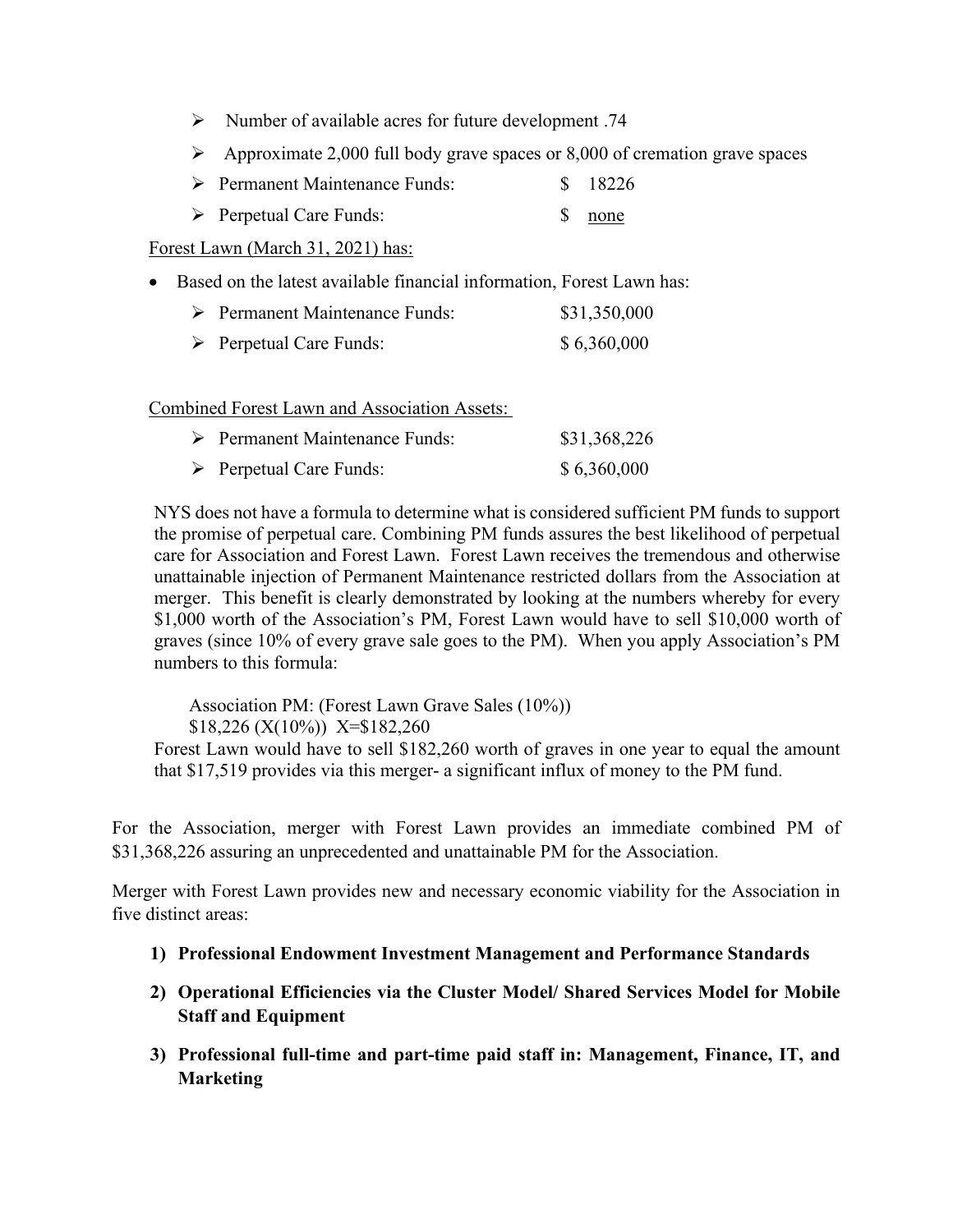- **4) Modern Best-In-Class Electronic Cemetery and Accounting Operating Systems**
- **5) Revenue Generation through shared marketing, advertising, and sales professionals**

**PROFESSIONAL ENDOWMENT INVESTMENT MANAGEMENT AND PERFORMANCE STANDARDS**

Endowment funds are invested and managed by professionally independent advisors who meet regularly with the board and investment committee. They are accountable to the Investment Policy Statement and preapproved benchmarks. The professional financial advisor team has the resources and expertise to manage these funds which typically only large endowments and professionally managed organizations can utilize. By merging, Forest Lawn brings professional expertise and investment management to the smaller Associations.

- $\triangleright$  The Association's current investment income has averaged \$154 over the past five years. This represents 7% of the Association's current total annual care and maintenance costs.
- Assuming a 3.25% return (standard ROI for Forest Lawn's Fund) the endowment will provide \$592 annual return. This represents 27% of the annual care and maintenance costs, an increase of 20%.
- $\triangleright$  The Association, as reported in its most recent Annual Report, had an operational gain of \$6,471. This improvement in investment income would increase the operational gain by 7%.

#### **1) OPERATIONAL EFFICIENCIES VIA THE CLUSTER MODEL/ SHARED SERVICES MODEL FOR MOBILE STAFF AND EQUIPMENT**

The Cluster Model/ Shared Services Model uses centralized hubs for cemetery care and maintenance with a full service mobile operating unit outfitted with the best %.equipment for effective and efficient operations and interments to maintain several locations.

The Cluster Model/Shared Services Model system works because it streamlines operations for both staff and resources. By using a single fully equipped mobile traveling unit, it can service 45-50 cemeteries within a designated area versus a typical stand-alone service, building, and equipment at each cemetery.

- $\triangleright$  This mobile operating unit uses geographical proximity of cluster cemeteries to share resources.
	- o The mobile interment unit is comprised of:
		- $\triangleright$  one licensed and insured trailer
		- $\triangleright$  equipped with one excavator, one skid steerer
		- $\triangleright$  CDL licensed operators
		- $\triangleright$  shovels
		- $\triangleright$  water pumps to pump out graves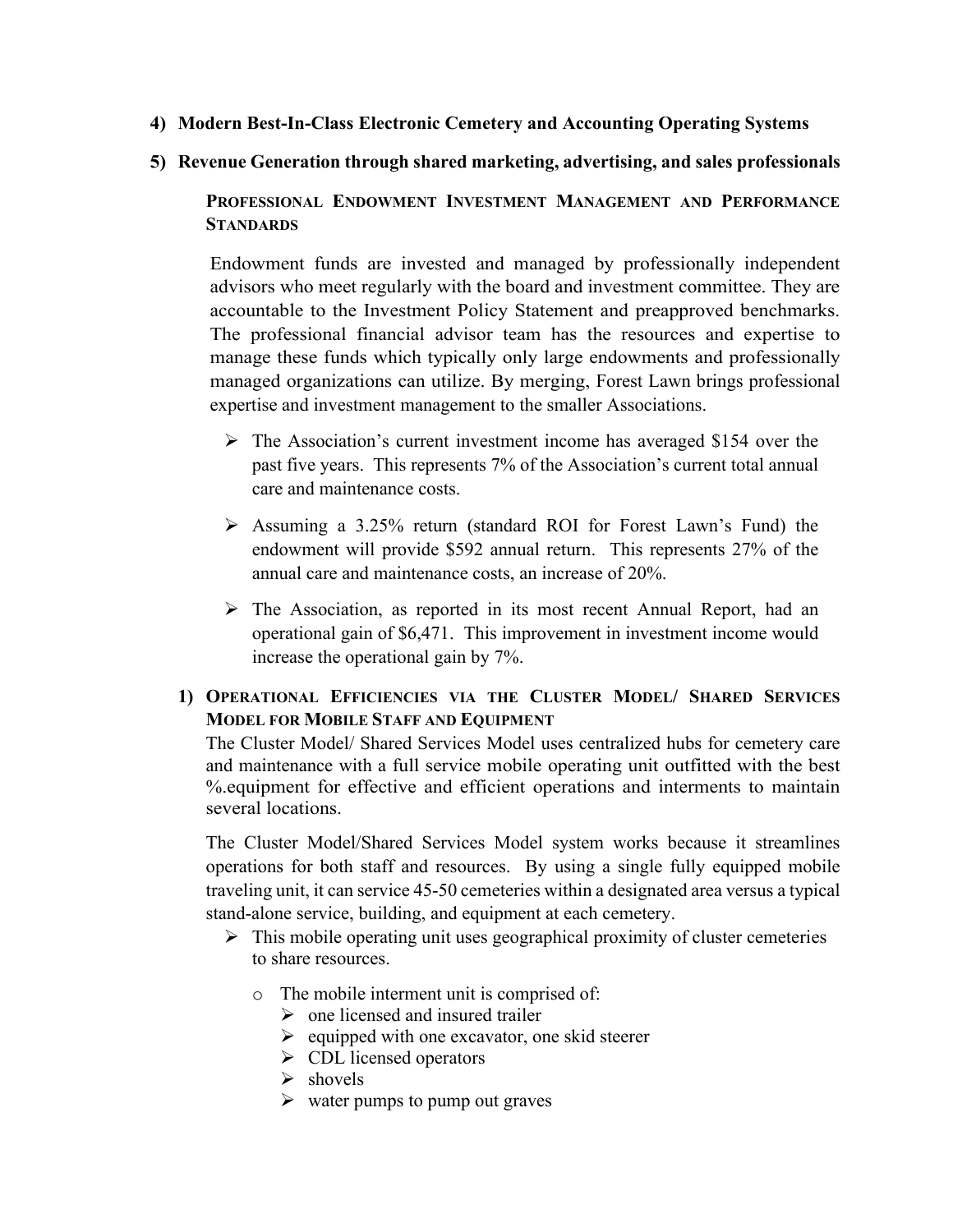- $\triangleright$  track mats and plywood to cover graves in wet conditions
- o The mobile care/maintenance unit is equipped with:
	- $\triangleright$  6 operators
	- $\geq 4$  lawn mowers
	- $\triangleright$  6 weed wackers
	- $\geq 3$  blowers
	- $\geq 2$  hedge trimers
	- $\triangleright$  all required supplies and tools for in-field repairs and replacement

Purchasing, annual upgrades, and/or replacement of equipment for the single-cemetery shop model is expensive to purchase and maintain. The equipment is underutilized on a day-to-day basis because the specialized work it is designed to accomplish doesn't allow it to be deployable for other operations, so it remains idle as a result. Today, most cemeteries are held hostage by local landscapers and gardeners in the area who have the equipment but not the cemetery experience, and lack of competition allows these vendors to set their price at whatever they want.

Combining these resources through the Cluster Model/ Shared Services Model is an economically responsible way to manage both staff and equipment by maintaining several cemeteries with the same equipment and level of care as one cemetery currently does. As a result, this reduces the cost per acre and eliminates the need for full-service shops, staff, equipment, fuel, etc. at each cemetery.

This shared services model has been implemented by many business sectors and proven to show that it saves time and money. Businesses across the nation use this model because of the effect it has on their bottom line.

A few examples of industries using this model include:

- $\triangleright$  Schools: share computer operating systems for students to monitor grades, retention, COVID testing, etc.
- ▶ Health Care: Urgent Care Centers vs Emergency Rooms
- $\triangleright$  Same-Day Surgery Centers share multiple surgeons, primary care physicians, insurance companies etc. as needed vs every doctor, every surgeon having their own center
- $\triangleright$  Pharmacies: Increasing consolidation and vertical integration to address the challenges and consumer trends such as online and mail orders, distribution hubs vs having a pharmacy on every corner
- Retail: MA Bell vs. multiple independent service providers
- $\triangleright$  Municipalities: Shared purchasing for multiple municipalities of equipment such as plows, street sweepers, salters, etc. vs unused capacity at each municipality
- **2) PROFESSIONAL FULL-TIME AND PART-TIME PAID STAFF IN: MANAGEMENT, FINANCE, IT, AND MARKETING**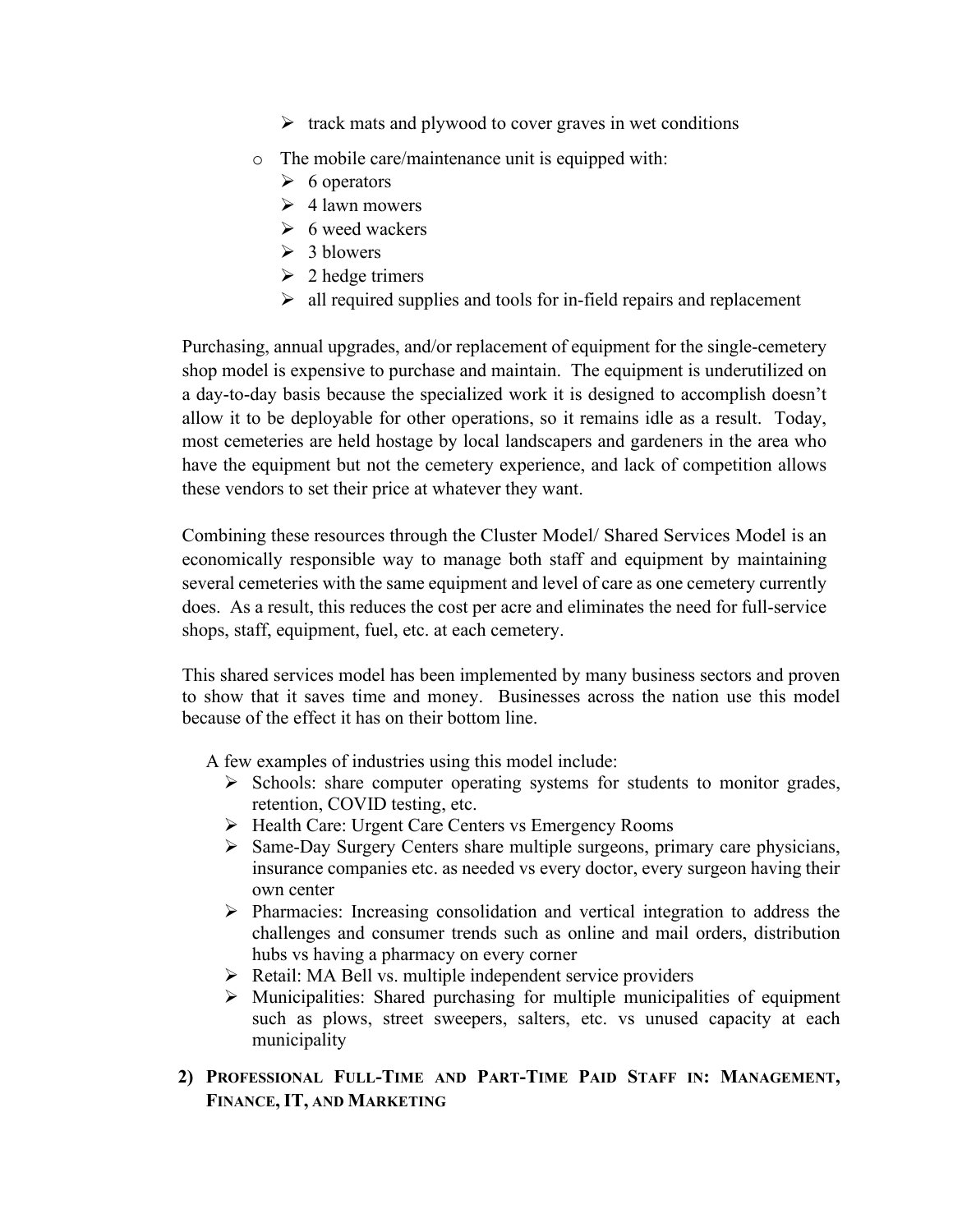Forest Lawn uses a team of professional full-time and part-time management and staff to run their departments. Full-time staff members are provided with career benefits. These individuals come with experience, and in many areas are degreed experts who have access to not-for-profit sales and cemetery sales management resources.

Currently, the Association does not typically have the support from "experts in their field" who have the experience with state-of-the-art systems to perform their duties with accuracy and efficiency. Merger with Forest Lawn provides the Association with those professionals.

#### **3) MODERN BEST-IN-CLASS ELECTRONIC CEMETERY AND ACCOUNTING OPERATING SYSTEMS**

A merger with Forest Lawn provides the Association with modern, state-of-the-art systems. Utilizing these is a cost-effective way to manage a business because an automated, integrated, user friendly system is designed to reduce errors, and further increases operational efficiencies by streamlining workflow. Additionally, these systems ease access to data and help prevent loss.

- **Accounting:** Forest Lawn uses an Accounting System called Sage 300. Unlike a typical cemetery (that at best is looking at 30, 60, 90 day or older financial income statements) that doesn't have the ability to react to the impact of their financial statements, or spot leading indicator trends and act on them, Forest Lawn can use the digital world to modernize our departments. Sage 300 provides both real-time and near-time forecasting modules that enable accountability for cemetery management to act, react, and prepare in real or near time.
- **Sales and Interment:** Electronic Cemetery Operating System called ByondPro, a Sage CRM based Cemetery Management System developed by Opus/Xenta. All locations, interment services, cremation services and all pre-need and at-need sales are entered, tracked, and reported in this system.
- **Marketing:** Sage CRM (ByondPro) for sales leads tracking and reporting. Domani Care, a text-based aftercare and next of kin engagement platform for websites and website available memorial pages to increase customer interaction. (See #5 below). All these services are provided at no charge to the association's families.
- **IT:** A staffed department that can troubleshoot and solve technical issues as they happen.

#### **4) REVENUE GENERATION THROUGH SHARED MARKETING, ADVERTISING, AND SALES PROFESSIONALS**

Forest Lawn uses a strategy of repeatable and consistent marketing, and sales enhancements to help generate revenue.

Marketing Engagements: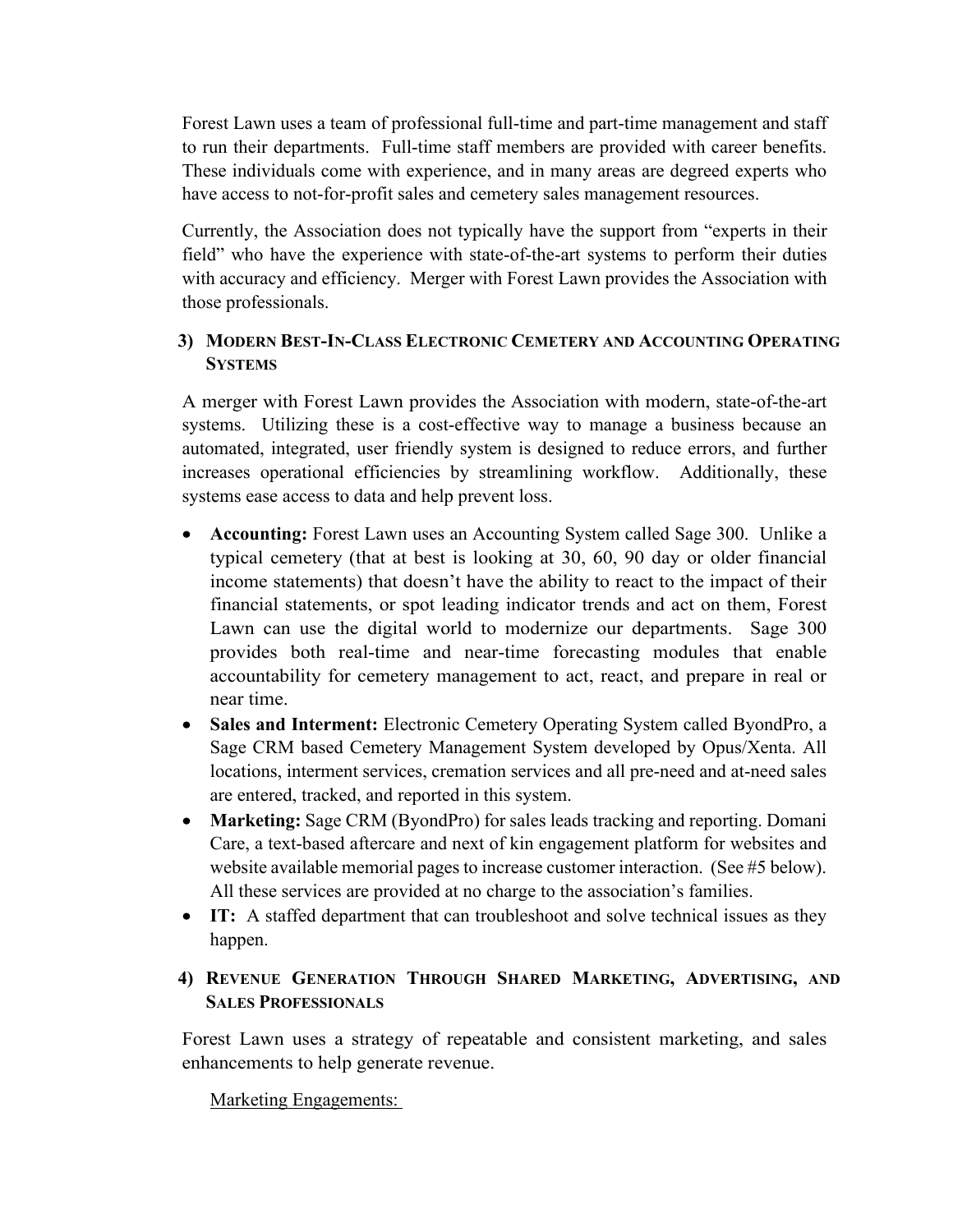Marketing provides economic viability by helping direct the best and most affordable methods to reach potential customers and the community. Marketing helps nurture sales opportunities, identifies trends, collects data, etc. all of which enables Forest Lawn to measure the business impact of its strategies that in turn, is used to make informed business decisions. This is something the Association isn't currently able to do.

There are several marketing strategies Forest Lawn will use to reach lot owners and the community:

#### **Lot Owner Engagements by:**

- Connecting with lot owners and the community through a "Friends Organization" which will be invited to meet twice annually, or more frequently if the community is so inclined, to discuss cemetery initiatives, community-based support engagement with the cemetery, and to engage with local historians and local newspapers.
- Assuring the pricing schedules for services and burial rights will remain the same with only annual ECI service fee increases until demand and remaining space warrants adjustments. Rules and regulations, at the individual cemetery will remain the same as an addendum to the general Forest Lawn rules and regulations as we have done with previous mergers.
- Develop and launch a website for every Association inclusive of social media that supports the trend for online interactions.
- Free memorial pages. A lasting memorial that tells a loved ones' story. Next of kin will be provided with a letter and a free wallet card containing a linked QR code for easy access to their loved ones' free online memorial page. This page is initially set up with the Death notice and a photo provided by the Funeral Home with acknowledgement to the Funeral Home by existing Forest Lawn Staff and remains as an online resource for the family of the deceased as well as a subtle advertisement for the Funeral Home. The family can add to this page at will.
- Innovative, no charge 12-month text-based aftercare program through a national provider called Domani Care designed to deepen the relationship with next of kin and promote loyalty. There are a few metrics the Forest Lawn Group has experienced since using this company to measure the success of this engagement initiative:

Domani Care metrics\*: 17.4 % response rate (based on 1,220 contacts made) 64 Incremental Google reviews 4.7 out of 5-star average Customer satisfaction rating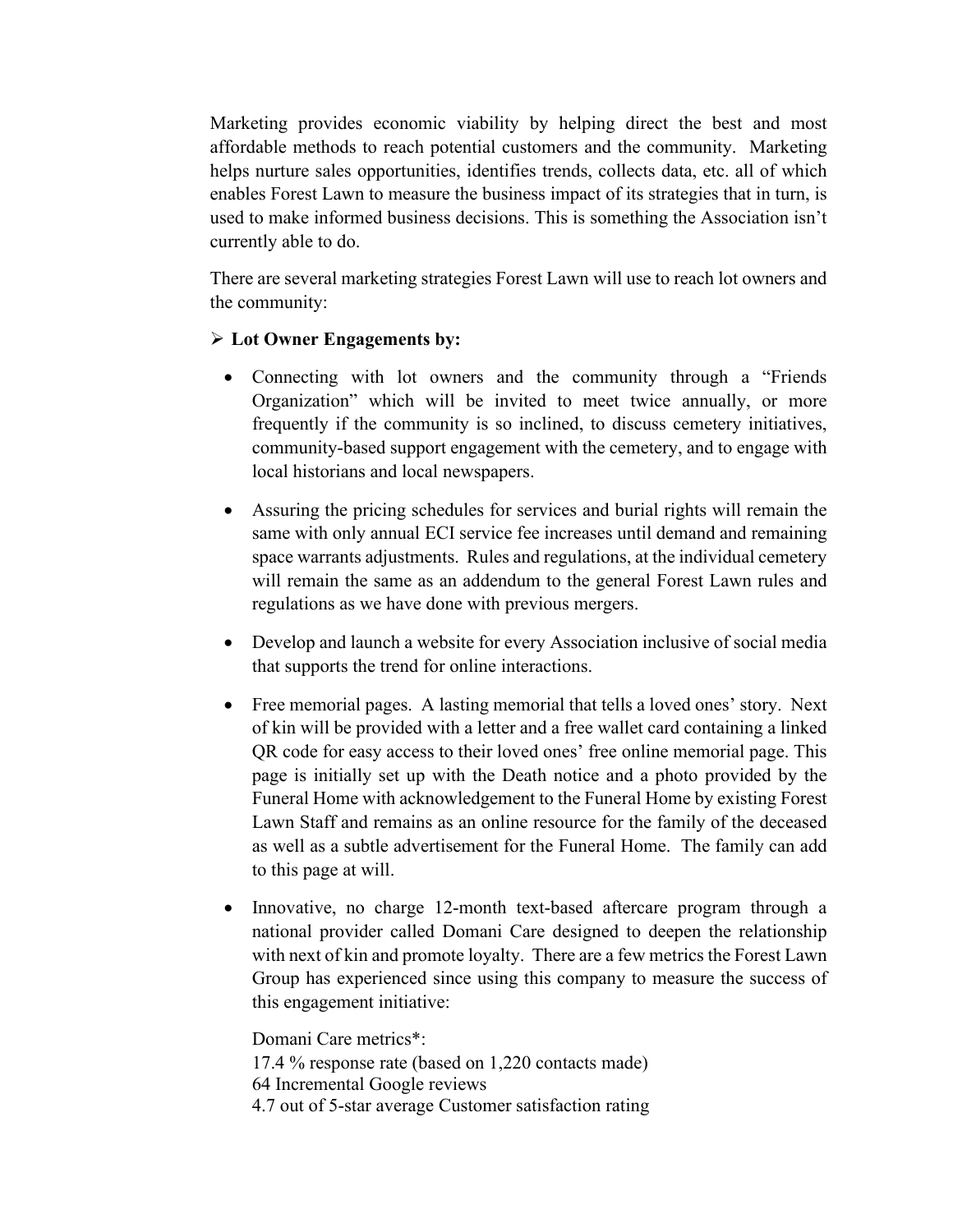30 pre-planning leads

\*Data as of March 13, 2022

#### **Community Engagements by:**

- Social media platforms such as Facebook, roadside signage, sponsorship of/involvement in community events, placement of ads in local print publications and the use of targeted direct mail should prove to be effective in reaching the target audience.
- Actively connecting with local veterans, police, and firemen organizations who still adhere to rituals of burial
- Communicate with local organizations churches, government officials, fraternal organizations, and prominent community members to weave the cemetery more closely into the community fabric
- Awareness of the cemetery and its historic significance will be raised to reach local and "far flung" families
- Establish "interpretive programming" to tell the stories of those interred at the cemetery
- Increase share of mind via local history contributions to the community newspaper
- Create/enhance Memorial Day, Easter sunrise services, etc. with veterans' groups, fire departments, schools, etc.

These encounters are designed to create awareness to community groups. Being in the community, through the engagements listed above, will foster a positive reputation for Forest Lawn with both lot owners and the community at large which in turn has always increased pre-need and at-need sales.

These items bring nominal cost and effort to Forest Lawn. With a \$1,500 budget, we anticipate a very robust ROI for this modest expenditure. Even a few incremental sales will offset costs while magnifying the impact on the cemetery who would otherwise be unable to launch or implement such efforts without the merger.

Sales: review

Forest Lawn's template for increasing revenues and ensuring sustainability by:

- $\triangleright$  Add capacity by developing surveyed access points
- $\triangleright$  Expand burial rights (grave capacity: one casket and three urns or four urns, vs the typical one casket and one urn per grave). We do not charge "bury over or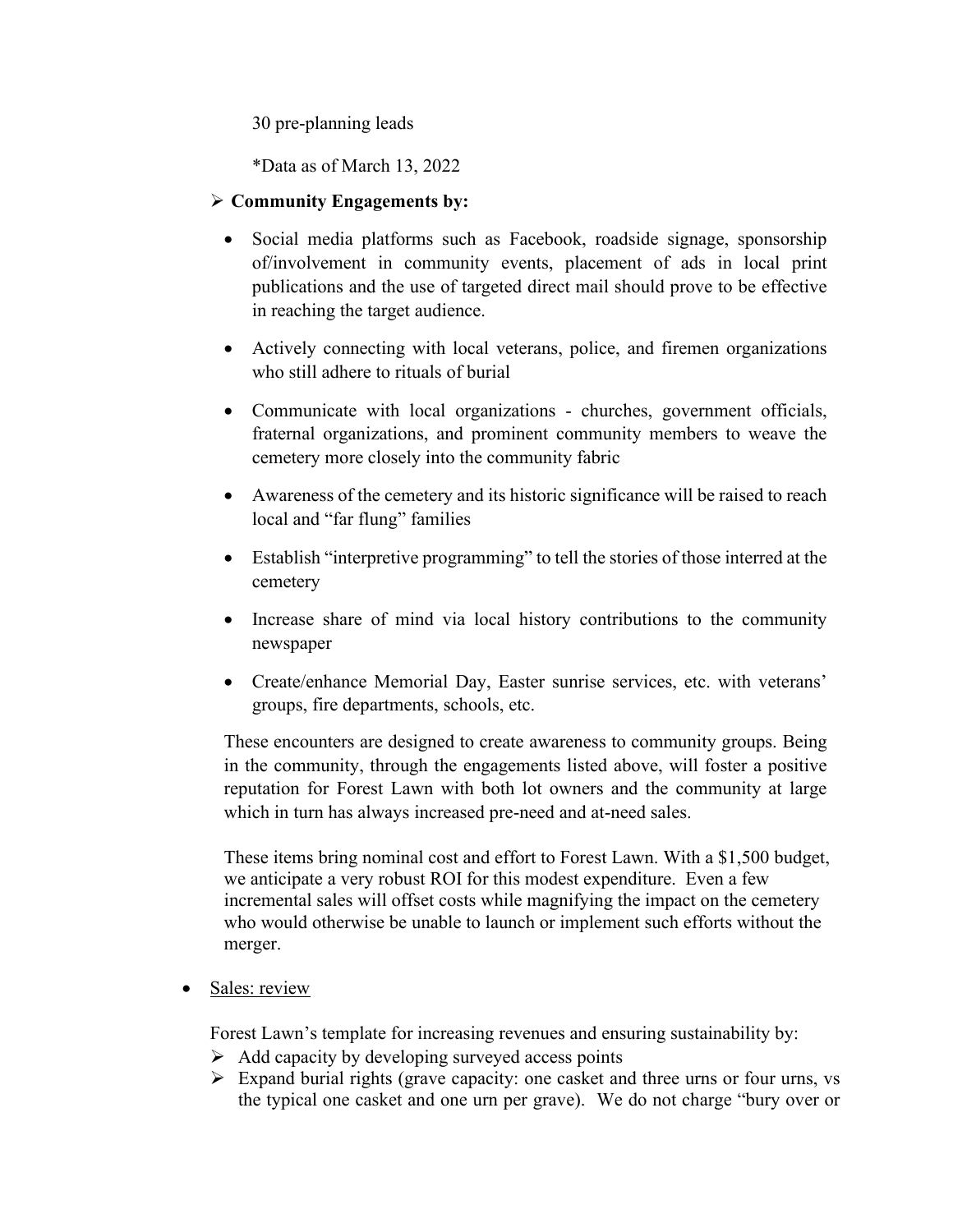probing fees", we simply allow the expanded burials based on the NYS Cemetery Law and Degree of Consanguinity. Patrons are only charged the approved cremains interment fee.

- $\triangleright$  Pet burials
- $\triangleright$  Dedicated areas for veterans/fire/police, etc.)
- Implementation of pre-need, no-interest policies and payment via credit card, debit card, or monthly invoicing for ease of buying.
	- Forest Lawn's proven marketing of burial rights on a pre-need basis by making it easy for people to buy on installments pre-need, or when at-need the ability to buy pre-need adjacent spaces on terms will help assure the success of operations for Association's cemetery by gaining heritage burial rights (casket or cremation) sales for each at-need interment.
	- Forest Lawn's proven programs of offering and managing no-interest preneed term sales (receivables) are expected to conservatively increase sales operations by 259% in the first year of merger and then remain stable in subsequent years. This estimate is conservative compared to actual results from previous mergers (as indicated in the [Mergers and Acquisitions](https://files.constantcontact.com/8630989b001/7d69aa57-caef-4920-981e-51018b685aa8.pdf)  [Historical Sales Increases](https://files.constantcontact.com/8630989b001/7d69aa57-caef-4920-981e-51018b685aa8.pdf) document).

#### **(a)(2) The merger or consolidation does not harm the interests of each cemetery corporation, their lot owners, the communities in which the constituent cemeteries are located, or the state:**

The existing lot owners of Forest Lawn will continue to receive the same services and attention they have experienced and more due to increased viability of its financial assets, most notably Permanent Maintenance growth through merger with the Association's PM.

The Association and community will have a well-maintained cemetery with services at or better post-merger. The Association will retain its name with the required notation that it is part of the Forest Lawn Group; liability will fall under that umbrella. We make it clear that we will not raise prices, and this is outlined in our PowerPoint presentation that is distributed at both board and lot owners' meetings. However, we also make it clear that service fees will go up by the state's annual allowed ECI. Pricing is addressed on two pages of that PowerPoint presentation. [Page 16](https://files.constantcontact.com/8630989b001/108adcdb-3ed1-41f4-ab9f-b1b1a8b320e5.pdf) states that "pricing structures already in place at individual cemeteries will be honored, and will be managed to ensure compliance with regulatory and legal requirements" and [page 19](https://files.constantcontact.com/8630989b001/02e13c65-afd5-4498-a2e7-69249a61e301.pdf) affirms that "the pricing structures, as well as rules and regulations for memorials, etc. already in place at individual cemeteries will be honored..."

Services will be at, or better through the Cluster Model/Shared Services Model. (See-  $(a)(1)2)$ 

Lot owners will have access to technology, (a must for any not-for-profit organization in today's world) that enables the Association to operate in a 24/7/365 environment. This includes a website that provides easy access to records, staff, products, and arrangements. Representatives will be available to lot owners seven days a week and all holidays (as they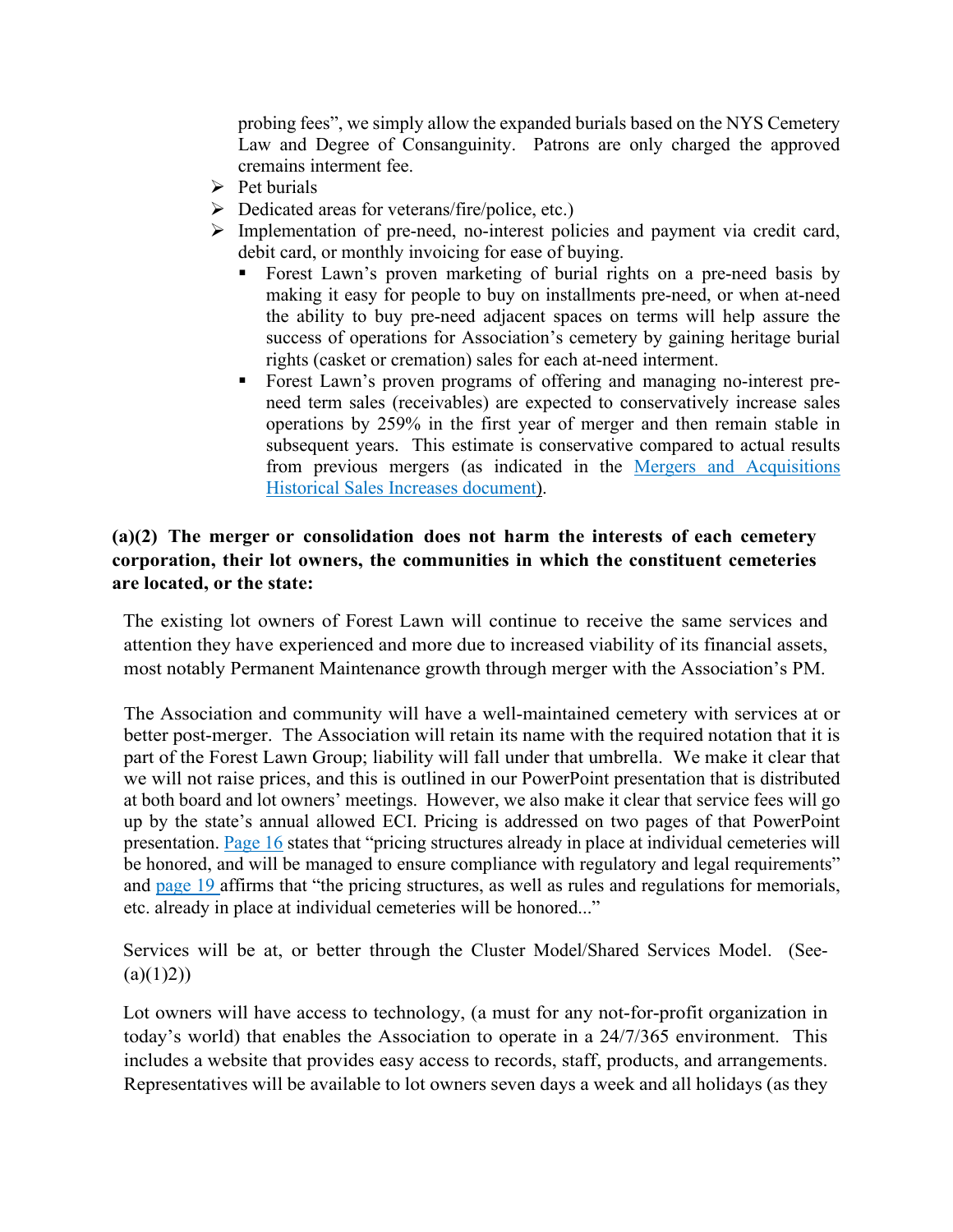are now at existing Forest Lawn Group Cemeteries). Emails are monitored on a 24/7/365 basis.

The community's history/legacy will be secured as Forest Lawn ensures that the cemetery's historic documents and records are forever preserved.

- All paper documents/records are scanned. Once scanned, historic records are stored in Forest Lawn's state-of-the-art archival vault located at the Margaret L Wendt Archive and Resource Center. This vault is secured (entry access code, user protected) and equipped with a fire prevention and mitigation system that actively monitors for fire.
- Digitized documents once scanned, will be accessible to the public on the cemetery's website, allowing families to search for information about their loved one(s).
- Digitized records are stored in a Virtual Data Server hosted by IEvolve Technology Services in their Data Center. Security and backups are done by IEvolve (both local and at IEvolve) and offsite (cloud based) daily. Working copies of digitized records are uploaded and linked in the Opus/ByondPro Cemetery Management System (ByondPro software is browser based by OpusXenta on Amazon Web Services A).

**(a)(3) The surviving or consolidated corporation will have the resources, ability and commitment of directors and officers to ensure that all the constituent cemeteries are properly operated and maintained, that they will not fall into disrepair and dilapidation and become a burden upon the community, that they will be operated for the mutual benefit of lot owners, and that they will continue to serve the local communities in which they are located:**

The combined resources of Forest Lawn and Association will greatly strengthen the operations of both entities in ways not possible on their own.

The officers and the directors of both organizations have approved the Plan of Merger and have enthusiastically supported this merger process. Forest Lawn's Trustees have approved with unanimity in 2019, the merger /shared services business initiative after extensive review, development with management, and guidance from an independent group of professional business development specialists: Instyle Consulting in Buffalo, NY.

As outlined in (a)(1)(3), Forest Lawn's Cluster Model / Shared Services Model effectively reduces costs and increases revenues. The maintenance provided by Forest Lawn for constituent cemeteries has been and will remain at existing standards.

The services provided to lot owners will continue in the same manner as currently exists with a focus on leveraging operational savings and enhanced services. Both of which are regulated. Inquiries and complaints are received by professional staff 24/7/365 via text or email. And as stated at lot owners' meetings, lot owners have additional recourse by contacting the Division of Cemeteries to express their concerns.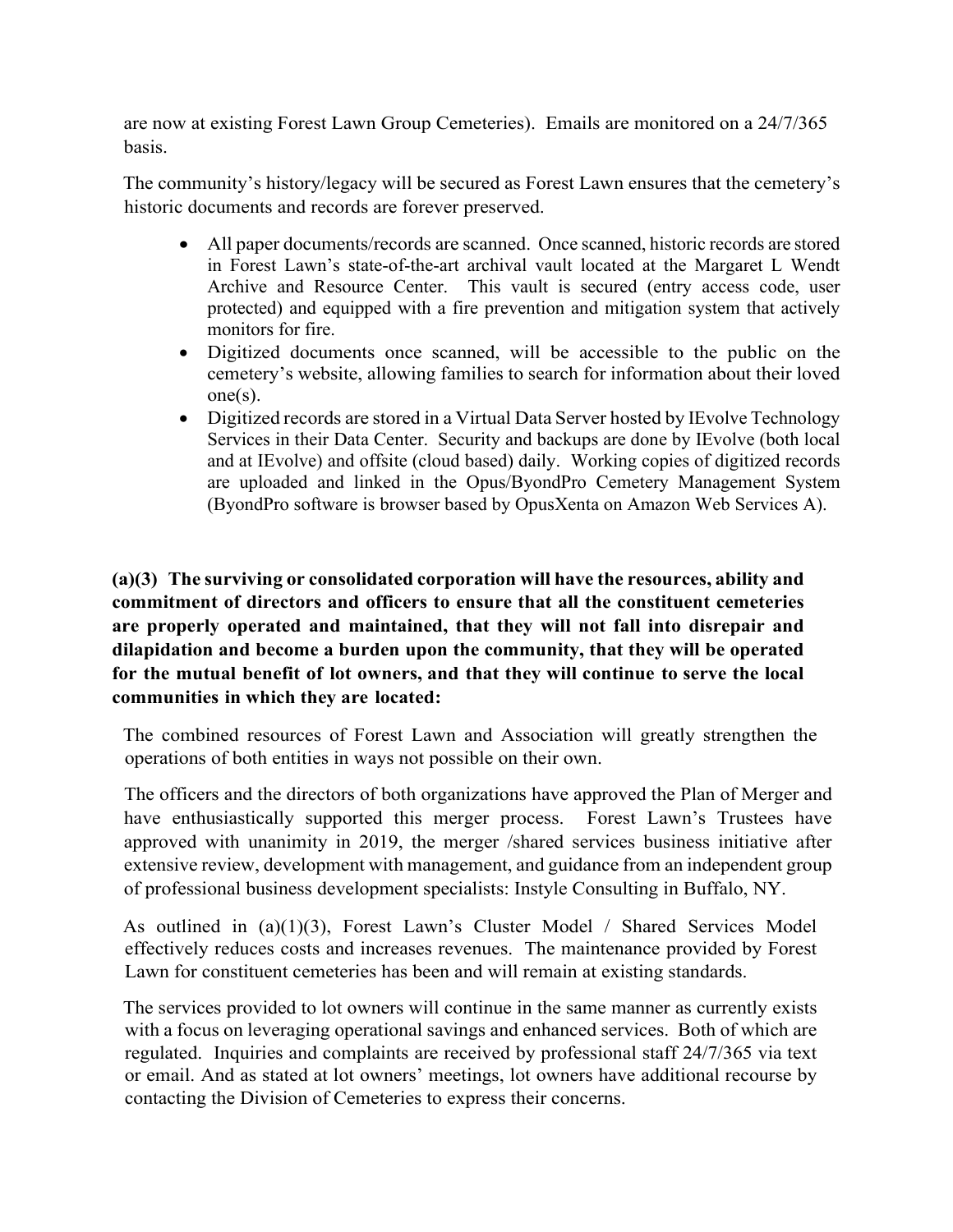Additionally, the communities served will have greater access to historical documents, research, and a variety of traditional cemetery offerings. These enhancements will serve the community as well as the larger cemetery operations, and their lot owners. (See (a)(2) for a detailed outline).

**(a)(4) The municipalities which would be required to assume the care and control of anypart of the cemetery if the surviving or consolidated cemetery corporation were to be abandoned have been notified of the proposed merger or consolidation:**

The localities which would be required to assume control and responsibility of any part of the Association cemetery should it be abandoned have been notified of the proposed merger pursuant to letters dated March 25, 2022.

The letter to David L. Cummings, Town Supervisor of Newstead, New York was sent on March 28, 2022 and Affidavit of Mailing and the Certified Receipt was received on March 30, 2022, as noted in **Exhibit A.**

**(a)(5) The plan of merger or consolidation submitted to the cemetery board shall include the following:**

#### **(i) A description of the financial assets of each constituent cemetery corporation demonstrating that the surviving or consolidated cemetery will have sufficient financial resources to operate all locations subsequent to merger or consolidation.**

Based on the information contained in the Annual Financial Reports of Association and Forest Lawn, the added investment of the Association PM and operational cash will further strengthen Forest Lawn's overall financial position for the long-term for all operations as outlined in (a)(1).

Economies of scale dictates that there are cost advantages to both sides through merger.

- For Association, merger enables their PM to be managed by independent professional investment advisors, resulting in higher yields and professional standards. These results and benchmarks are reviewed quarterly by Trustees. The Investment Policy Statement provides 3.25% minimum annual return. Whether funds are comingled or not, the minimum income is 3.25%.
- Forest Lawn's \$31.3 million permanent maintenance fund assures the best likelihood of perpetual care for Association and all target cemeteries. Consolidation with Association strengthens Forest Lawn's overall financial position because it provides Forest Lawn with a tremendous and otherwise unattainable injection of Permanent Maintenance restricted dollars. For every \$1,000 worth of the Association's PM, Forest Lawn would have to sell \$10,000 worth of graves to equal that amount (since 10% of every grave sale goes to the PM). This is a significant influx of money to the PM fund.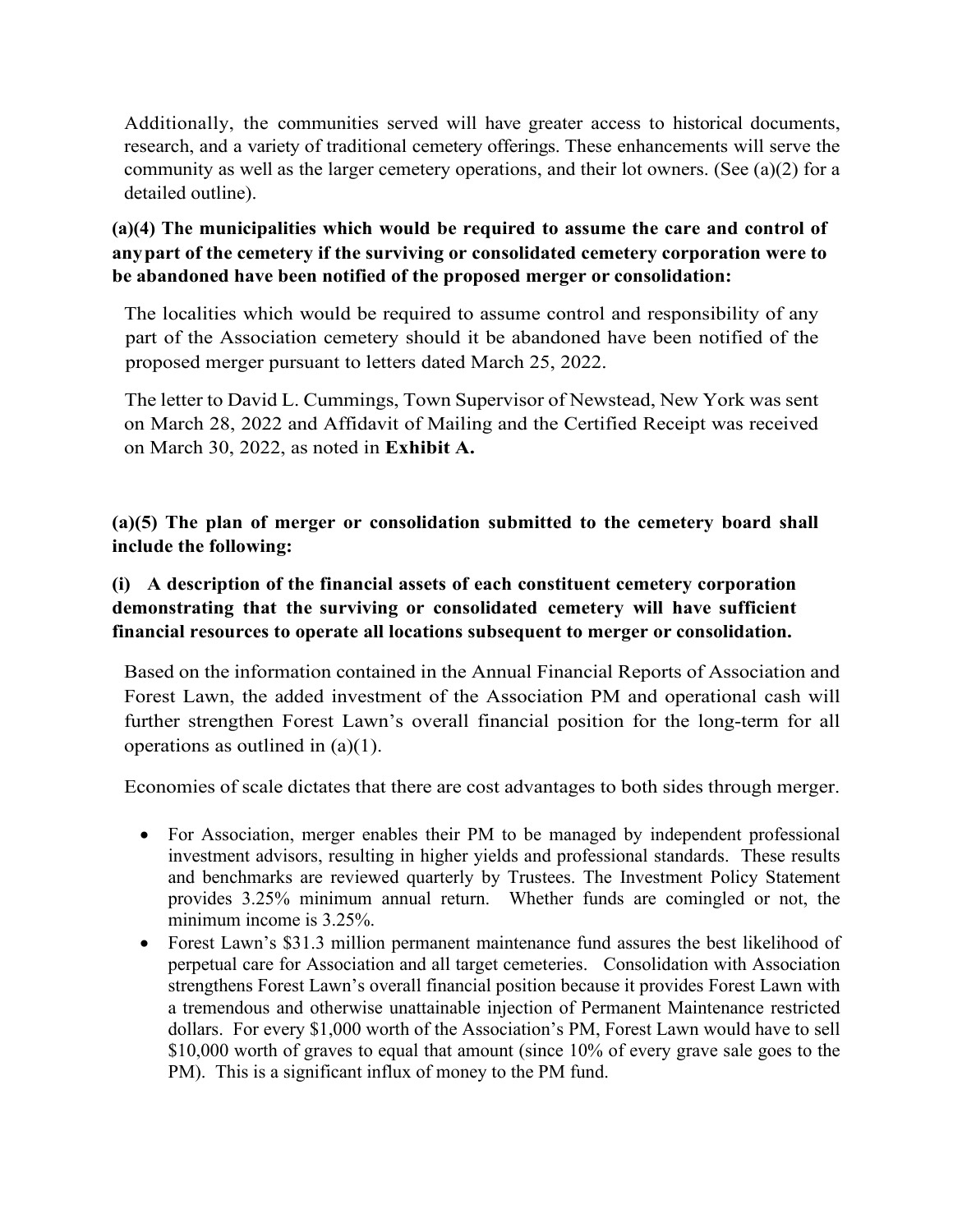- Forest Lawn's [Mergers and Acquisitions Historical Sales Increases](https://files.constantcontact.com/8630989b001/7d69aa57-caef-4920-981e-51018b685aa8.pdf) document illustrates how increase in sales volume at a newly merged cemetery is achieved, as it always has been, through the "new broom effect":
	- a) Pre-need options for grave sales that includes the ability to pay over time which is currently unavailable to Association, inclusive of nointerest payments vs the current option of payment in full by cash or check.
	- b) Forest Lawn accepts debit and credit cards vs accepting only cash or check which are the only options presently allowed at Association for both at-need and pre-need sales.
	- c) Immediate access to sales staff that will be hired within the community.
	- d) Introducing effective and proven targeted advertising to build community awareness including, placemats at local diners, local community papers, senior citizens newsletters, history tours of the cemetery, various social media platforms such as Facebook, and most importantly, a website for Association with 24/7/365 phone/email/text, answered by trained Forest Lawn staff.

#### **(ii) A proposal for management of financial assets of the surviving or consolidated cemetery, including management of trust funds of the constituent cemeteries;**

As stated in  $(a)(1)$ , the proposal for the management of financial assets of the surviving cemetery is outlined in these five areas:

- 1. Professional Endowment Investment Management and Performance Standards
- 2. Operational Efficiencies via the Cluster Model/ Shared Services Model for Mobile Staff and Equipment
- 3. Professional full-time and part-time paid staff in: Management, Finance, IT, and Marketing
- 4. Modern Best-In-Class Electronic Cemetery and Accounting Operating Systems
- 5. Revenue Generation through shared marketing, advertising, and sales professionals within the cluster of cemeteries

To support the management of financial assets, the following professional staff is in place:

- Forest Lawn is comprised of four full-time staff employees: VP, Senior Accountant, Accountant, and Payroll and Revenue Accountant
- $\triangleright$  An audit is conducted on an annual basis by an independent auditing firm Tronconi Segarra & Associates. Their Engagement Team is comprised of:
	- James Segarra, CPA (Partner)- Responsible for coordinating all Tronconi Segarra & Associates LLP's ("TSA") services to the Cemetery. Also responsible for providing leadership for the audit of the Cemetery and resolving any audit-related matters with the Board of Trustees and management as deemed appropriate.
	- Richard Wiktorowski, CPA (Audit Principal)- Responsible for coordinating the audit of the Cemetery and supplying ongoing guidance to management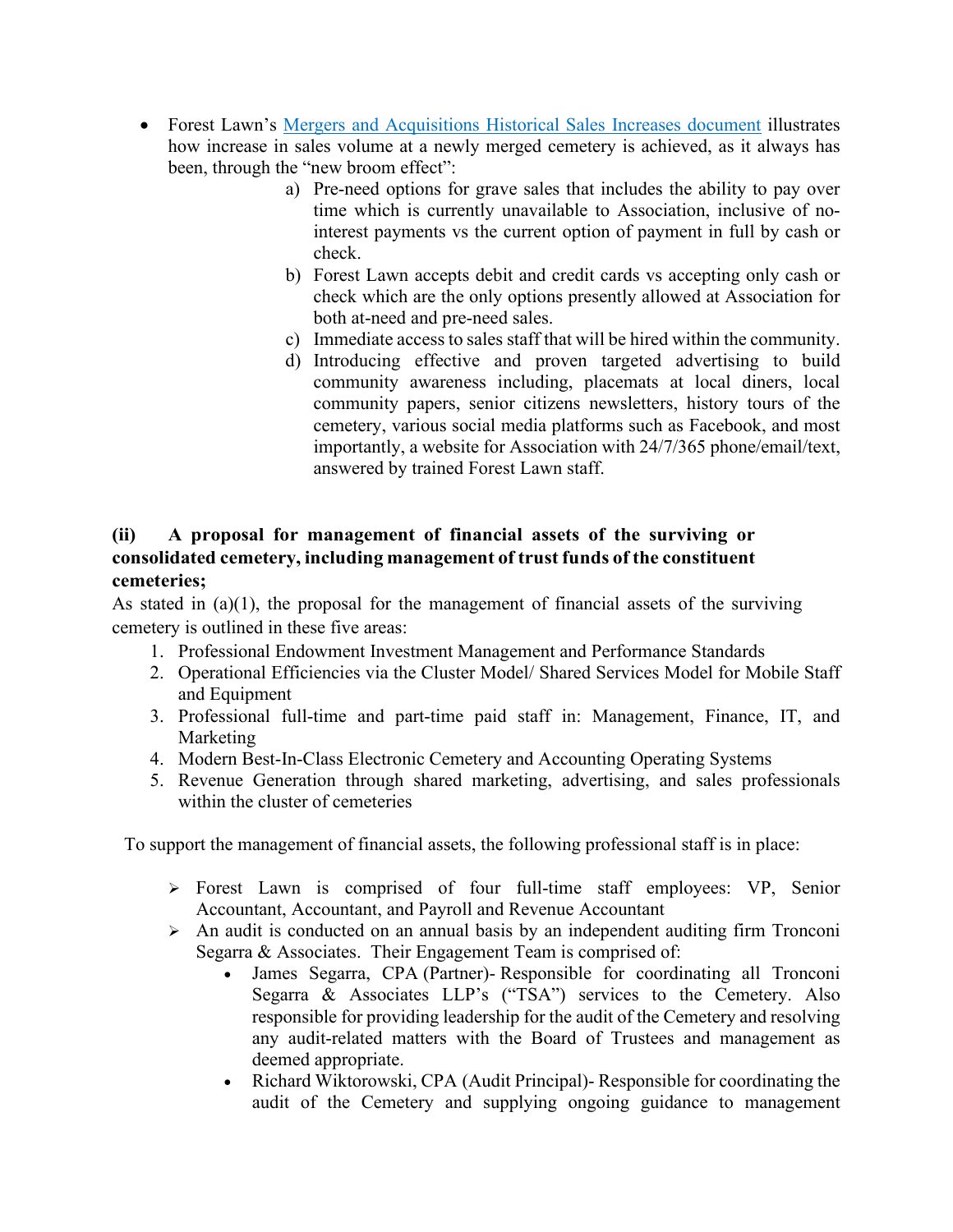regarding new developments in accounting and financial reporting. In collaboration with James Segarra, also responsible for providing leadership for the audit of the Cemetery and resolving any audit related matters with the Board of Trustees and management as deemed appropriate.

- Jeffrey Stelianou, CPA (Audit Manager)- Responsible for managing the audit of the Cemetery, staff supervision during fieldwork, responding to technical accounting issues and initial review of audit evidence supporting the financial statements.
- Dominic Eusanio, CPA (Senior Accountant)- Responsible for executing all of TSA's fieldwork and financial statement reporting relating to the Cemetery's audit matters.
- Jenny Willis, CPA (Supervising Senior Accountant)- Responsible for managing tax engagement.
- Diane Straka, CPA (Tax Partner)- Responsible for executing all of TSA's tax compliance and assisting with the Cemetery's tax consulting matters.

At the conclusion of the annual audit, the auditors present their findings to the Forest Lawn Board of Trustees. Members of Forest Lawn's Board of Trustees are appointed to serve on the Forest Lawn Audit Committee. The current committee appointments are:

- Richard Day, Practicing Attorney and Partner with Barclay Damon LLP
- Kurt Rich, Business Development Manager at Firstronic
- Mary Ann Kresse, retired Computer Systems Designer and Board Member to several charitable and cultural institutions including Western New York Heritage Magazine, and the Buffalo and Erie County Botanical Gardens Society, Inc.
- Hugh Russ III, Partner, Hodgson Russ LLP and President, Bar Association of Erie County

During the auditor's presentation to the Trustees, their findings are presented to the Board. Joseph Dispenza (President and Trustee) and Annette Wargo (VP of Finance) attend the presentation portion of the meeting. The Forest Lawn trustees will then go into executive session with the auditors, whereby all officers including Joseph Dispenza and Annette Wargo are excused (or disconnected from video/phone lines) to allow for confidential discussion between the auditors and the trustees.

All special trust funds maintained by Association will be added to Forest Lawn's professionally managed Perpetual Care funds and will continue to be maintained and managed as separate trust funds in accordance with all applicable trust documents.

#### **(iii) A proposal for maintenance, storage, and availability of all corporate and cemetery records of the surviving or consolidated cemetery including procedures for physical or remote access to such records by persons entitled to access;**

Forest Lawn has a proven track record related to digitizing documents and providing storage and retrieval of corporate records and historical documents. Following the merger, Forest Lawn will digitize Association's cemetery records and will make those records available to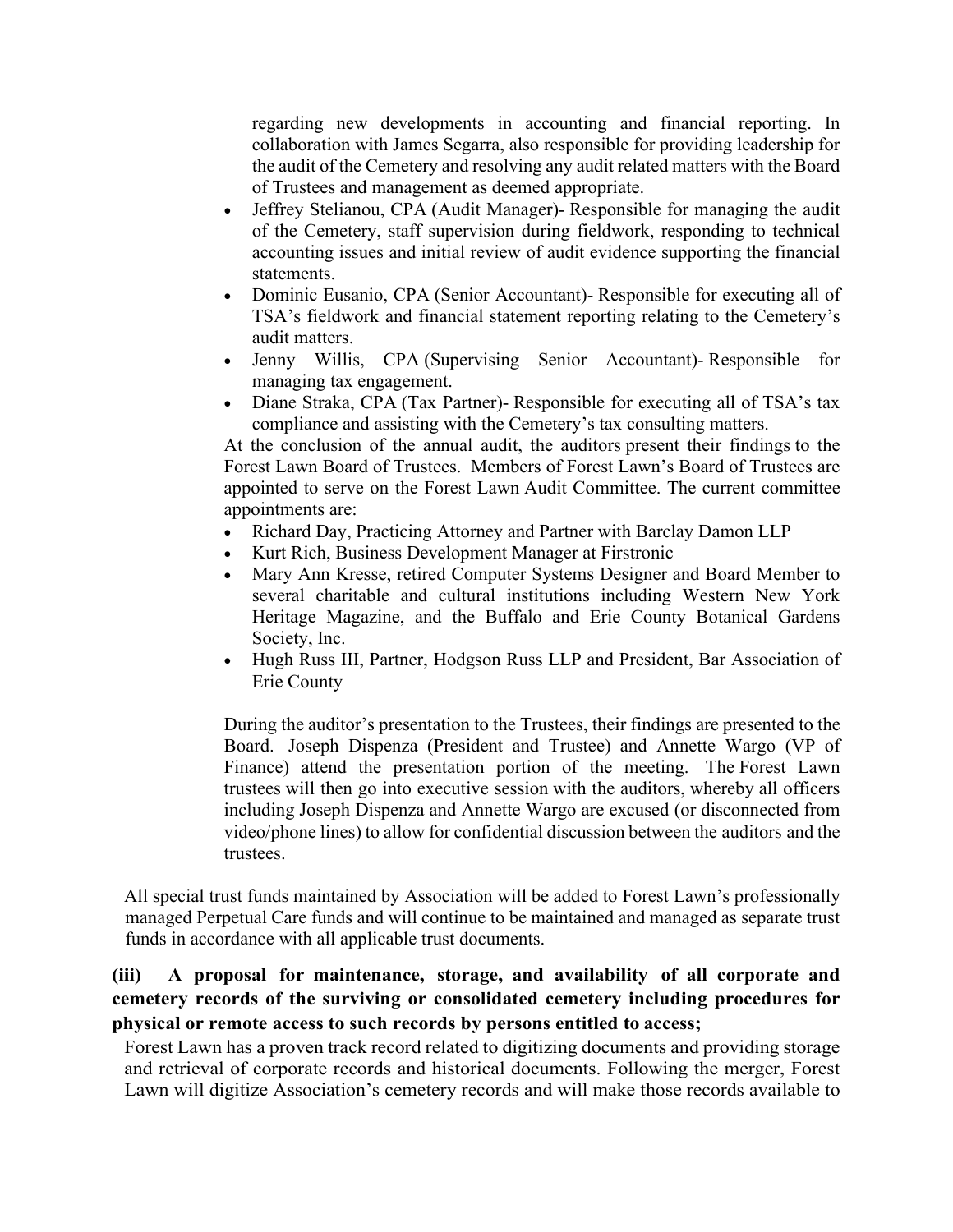Association's lot owners either electronically via the website or, for those lot owners who prefer hard copies, records will be sent by mail or other similar means. Preservation of original historic documents are held in Forest Lawn's state-of-the-art, fire-safe archival center (Margaret L. Wendt Archive & Resource Center). Physical access to the original records, DVDs, etc. is limited but available upon request (see (a)(2) for a detailed description). Digital copies are kept on a drive in the Forest Lawn server and backups are kept on a Virtual Data Server hosted by IEvolve Technology Services in their Data Center. Security and backups are done by IEvolve (both local and at IEvolve) and offsite (cloud based) daily. Working copies of digitized records are uploaded and linked in the Opus/ByondPro Cemetery Management System (ByondPro software is browser based by OpusXenta on Amazon Web Services A).

Forest Lawn will provide specific contact information, including other important information on its website, to all lot owners of Association, to allow lot owners to request copies of applicable records.

Forest Lawn has a professionally staffed office with representatives available six days a week and monitors incoming emails on a 24/7/365 basis. Forest Lawn's website, as well as the website it will create for the Association, will be a comprehensive source of information and contact for lot owners.

Forest Lawn's experience with many smaller and rural cemeteries is that their books and records are not readily available or accessible. Many are not maintained on computers or available electronically at all. Forest Lawn intends to implement a much more professional and robust recordkeeping system for the Association's records and is confident that under its ownership, recordkeeping will be complete, accurate, safe, and easily available to all lot owners and other stakeholders.

#### **(iv) A proposal for maintenance, storage and availability of all corporate and cemetery records relating to the constituent cemeteries, including procedures for physical or remote access to such records by persons entitled toaccess;**

Forest Lawn's experience with many smaller and rural cemeteries is that their books and records are not readily available or accessible. Many are not maintained on computers or available electronically at all. Forest Lawn intends to implement a much more professional and robust recordkeeping system at each merged cemetery and is confident that under its ownership, recordkeeping will be complete, accurate, safe, and easily available to all lot owners and other stakeholders.

Forest Lawn will gather the Association's paper documents/records and either have them scanned by a scanning agency or more typically, by Forest Lawn trained and experienced staff using Forest Lawn's scanners. Once scanned, the records are maintained at Forest Lawn on DVD along with the hard original copies in the Forest Lawn archive vault located at the Margaret L. Wendt Archive and Resource Center. The vault is secured (access code, user access only) and protected by an actively monitored fire prevention and mitigation system (also outlined in (a)(2)). Digital copies are kept on a drive on the Forest Lawn server and backups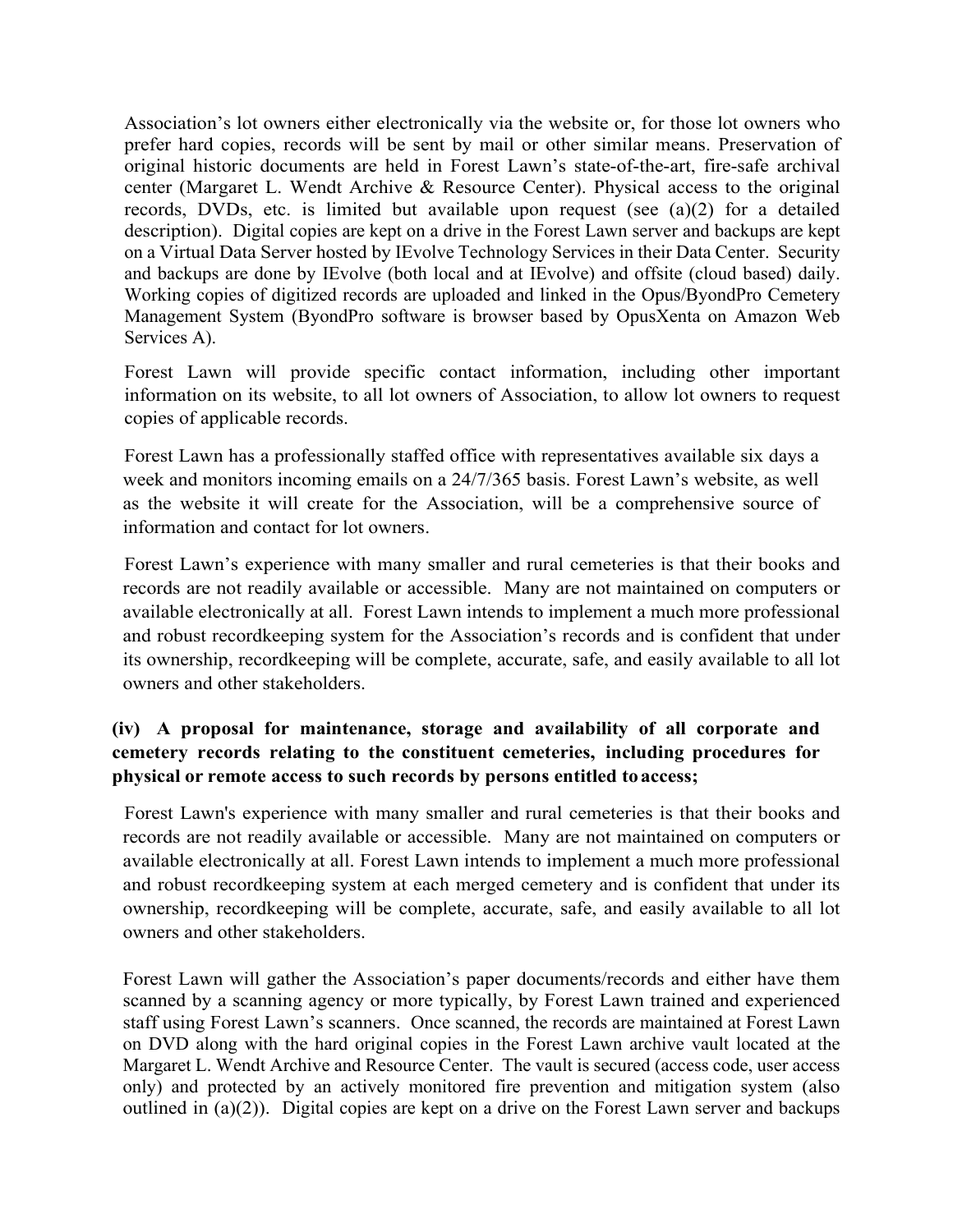are kept on a Virtual Data Server hosted by IEvolve Technology Services in their Data Center. Security and backups are done by IEvolve (both local and at IEvolve) and offsite (cloud based) daily. Working copies of digitized records are uploaded and linked in the Opus/ByondPro Cemetery Management System (ByondPro software is browser based by OpusXenta on Amazon Web Services A).

Forest Lawn will provide specific contact information, including other important information on its website to all lot owners of Association, to allow lot owners to request copies of applicable records. These digitized documents will be accessible to the public on the cemetery's website, allowing families to search for information about their loved one(s). Forest Lawn will ensure hard copies are made available by email or other means for those lot owners who prefer hard copies of records.

Forest Lawn has a professionally staffed office with representatives available six days a week and monitors incoming emails on a 24/7/365 basis. Forest Lawn's website, as well as the websites it plans to create for each merged cemetery will be a comprehensive source of information and contact for lot owners.

#### **(v) A plan for maintenance and operation of all locations in an equitablemanner;**

Forest Lawn intends to introduce Operational Efficiencies via the Cluster Model/Shared Services Model for Mobile Staff and Equipment to service all locations in an equitable manner. This system uses a single unit to service and maintain a group of cemeteries in geographical proximity.

- o The mobile interment unit is comprised of:
	- $\triangleright$  one licensed and insured trailer
	- $\triangleright$  equipped with one excavator, one skid steerer
	- $\triangleright$  CDL licensed operators
	- $\triangleright$  shovels
	- $\triangleright$  water pumps to pump out graves
	- $\triangleright$  track mats and plywood to cover graves in wet conditions
- o The mobile care/maintenance unit is equipped with:
	- $\triangleright$  6 operators
	- $\geq 4$  lawn mowers
	- $\triangleright$  6 weed wackers
	- $\geq 3$  blowers
	- $\geq 2$  hedge trimers
	- $\triangleright$  all required supplies and tools for in-field repairs and replacement

These mobile land services are highly efficient and enable the maximization of scheduling services and maintenance.

All administrative services will be centralized. This means that all constituent parts will receive the same equitable services. There will be a significant increase in the accessibility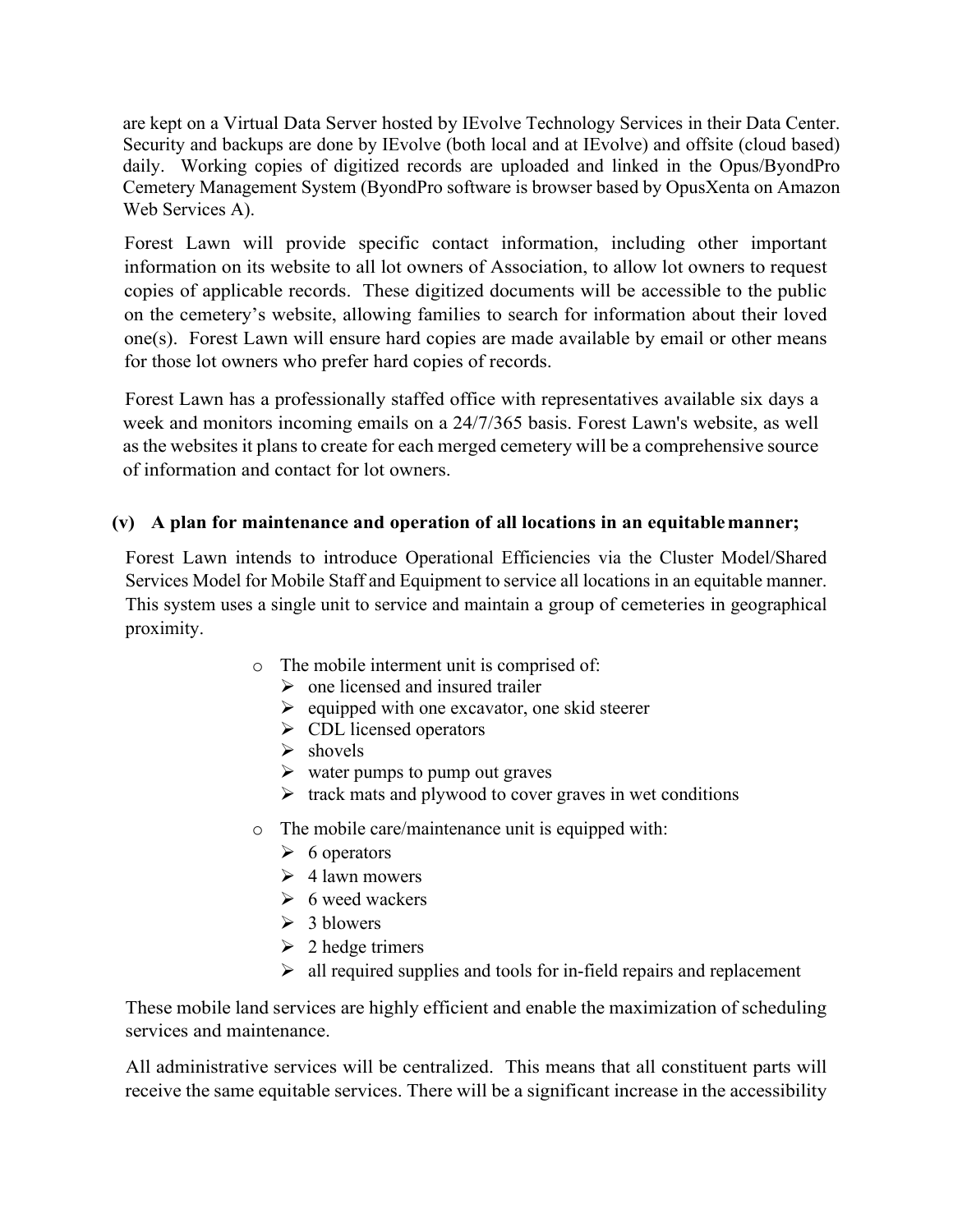of administrative support and organizational resources for Association based on Forest Lawn's existing model of operations.

#### **(vi) An agreement that contact information for the surviving or consolidated cemetery will be posted at the entrance to each location of the surviving or consolidated cemetery and on any website maintained by it;**

Forest Lawn currently provides signage at all our merged cemeteries and will do so moving forward with our new merged cemeteries in compliance with statutes. Signage will contain the necessary contact information at the entrance to Association's cemetery including the call/text number 716-885-1600, and an email address. The local Division of Cemeteries number is also listed on that sign.

Additionally, contact information will be posted on all Forest Lawn websites (including the new website to be created for the Association). Access to support services provided by Forest Lawn will represent a significant increase in services for Association's lot owners.

#### **(vii) A proposal for the conduct of annual and special lot owner meetings that permits lot owners who were lot owners of a constituent cemetery to attend, actively participate in, and vote at such meetings remotely; and**

On November 8, 2021, Governor Hochul signed S1182/A01237 into law, which amended section 603(a) of the New York Not-for-Profit Corporation Law, making permanent the allowance for member meetings to take place remotely by utilizing electronic and/or audiovisual communication technologies.

Since the Spring of 2019, Zoom technology has proven to be an effective method to conduct meetings. Forest Lawn will continue to use Zoom technology to manage the logistics of local cemetery meetings, annual corporate meetings, and lot owners' meetings. Forest Lawn will publish notices of annual lot owners and any special meetings in each locality in the same manner that it currently publishes notices in its principal location in Buffalo, including by newspaper publication and/or electronic means in accordance with the NPCL. In the case of the Association, legal notice will be placed in the local paper and Forest Lawn will post meeting notices and other information to the Association's website which it has committed to creating for each local cemetery (many of which have little or no on-line presence currently).

Forest Lawn will take all reasonable and necessary steps to ensure that lot owners of Association will have appropriate notice and opportunity to participate in annual and special lot owner meetings in more ways than they have currently and in full compliance of the law.

**(viii) A proposal for providing notice to lot owners who were lot owners of a constituent cemetery of the place, date and hour of the annual and any special lot**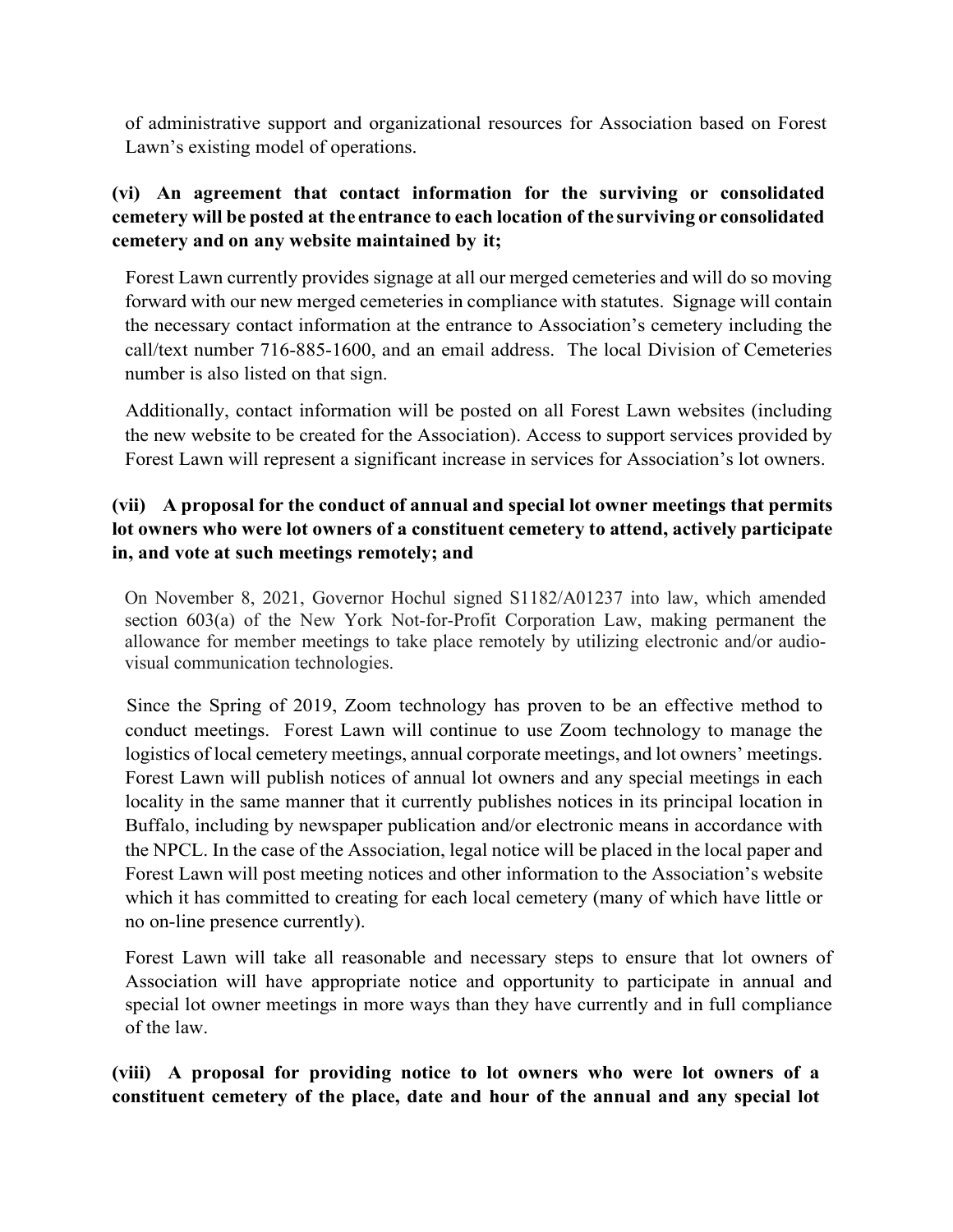**owner meetings in compliance with section six hundred five of this chapter, and that also provides for: notice to be published in a newspaper located in each county in which any constituent cemetery was located, and notice to be prominently posted on the homepage of any website maintained by the surviving or consolidated cemetery.**

Forest Lawn will provide notice to lot owners of Association in compliance with NPCL §605. Once merged, Forest Lawn will create a website for the Association and prominently post notice of meetings on its homepage, as well as publish notice for the required three consecutive weeks in a newspaper in the county where the Association's cemetery is located.

These forms of notification along with the access to remote meetings will provide the Association's lot owners with significant access and opportunity for participation.

**(b) In addition to the requirements of section nine hundred three of this chapter, lot owner approval of the plan of merger or consolidation must meet these requirements:**

**(1) Notice of the meeting to lot owners by a constituent cemetery corporation that will not be a surviving cemetery corporation may not be served by publication, unless the constituent cemetery demonstrates that notice by means other than publication would cause undue hardship;**

Lot owner notice was served by publication and written notice. A copy of the publication and written notice forms is attached as **Exhibits B and C.**

**(2) Additional notice of the meeting shall be conspicuously posted at the cemetery at least sixty days prior to the meeting and shall provide the name, telephone number and address of a person from whom a copy of the plan of merger or consolidation may be obtained; and**

A copy of the posted notice form is attached as **Exhibit D**.

**(3) Additional notice of the meeting, along with the plan of merger or consolidation or an outline of the material features of the plan, shall be conspicuously posted, by each constituent corporation, on any website it maintains or through which it conducts business.** 

Association and Forest Lawn each maintains a website and the forms of notices posted on their respective websites are attached as **Exhibit E.**

#### **OR**

Forest Lawn maintains a website, but the Association does not maintain a website. The form of notice posted on Forest Lawn's website is attached as **Exhibit E.**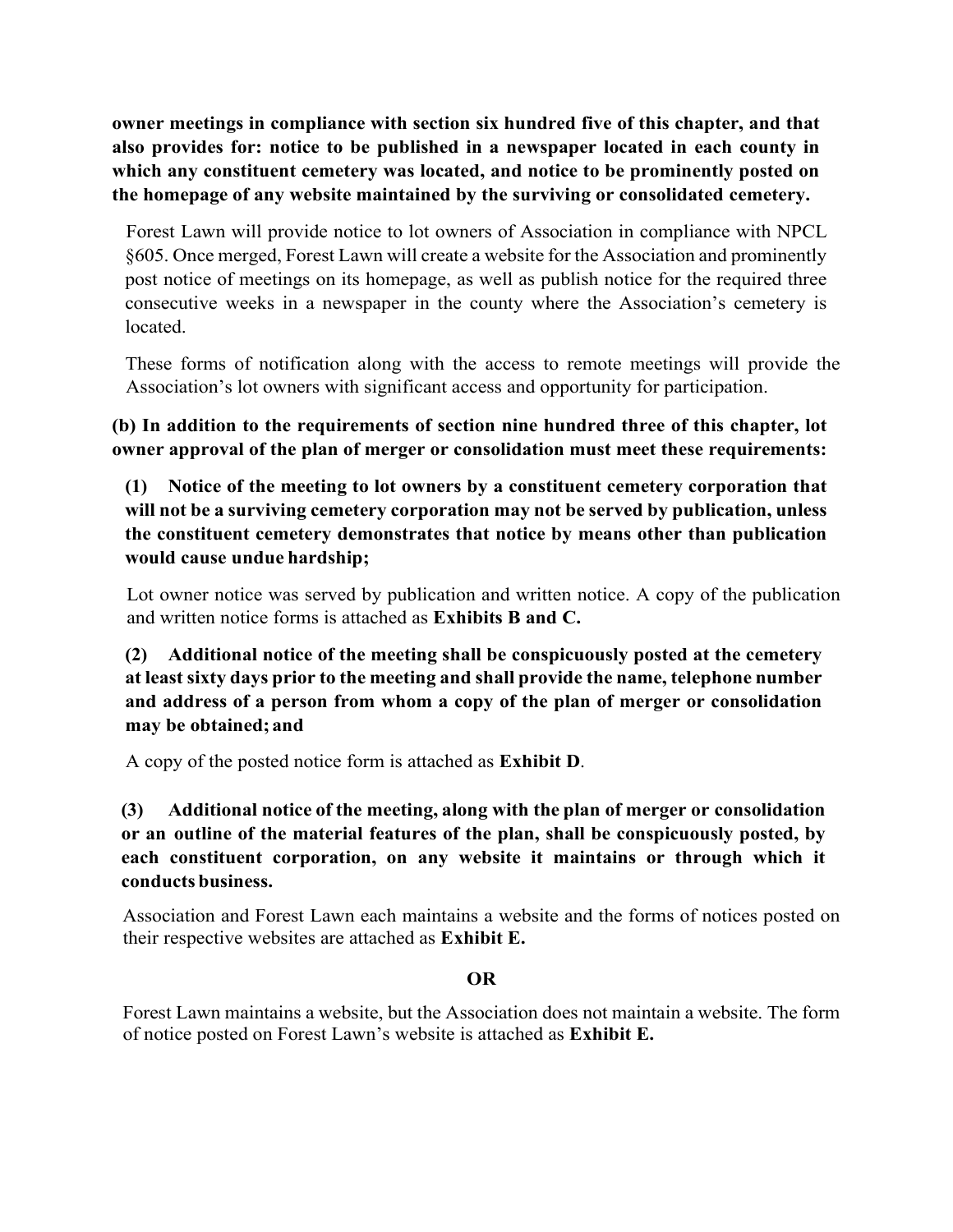#### **Exhibit A Letter & Receipt from Municipalities**

*See attached.*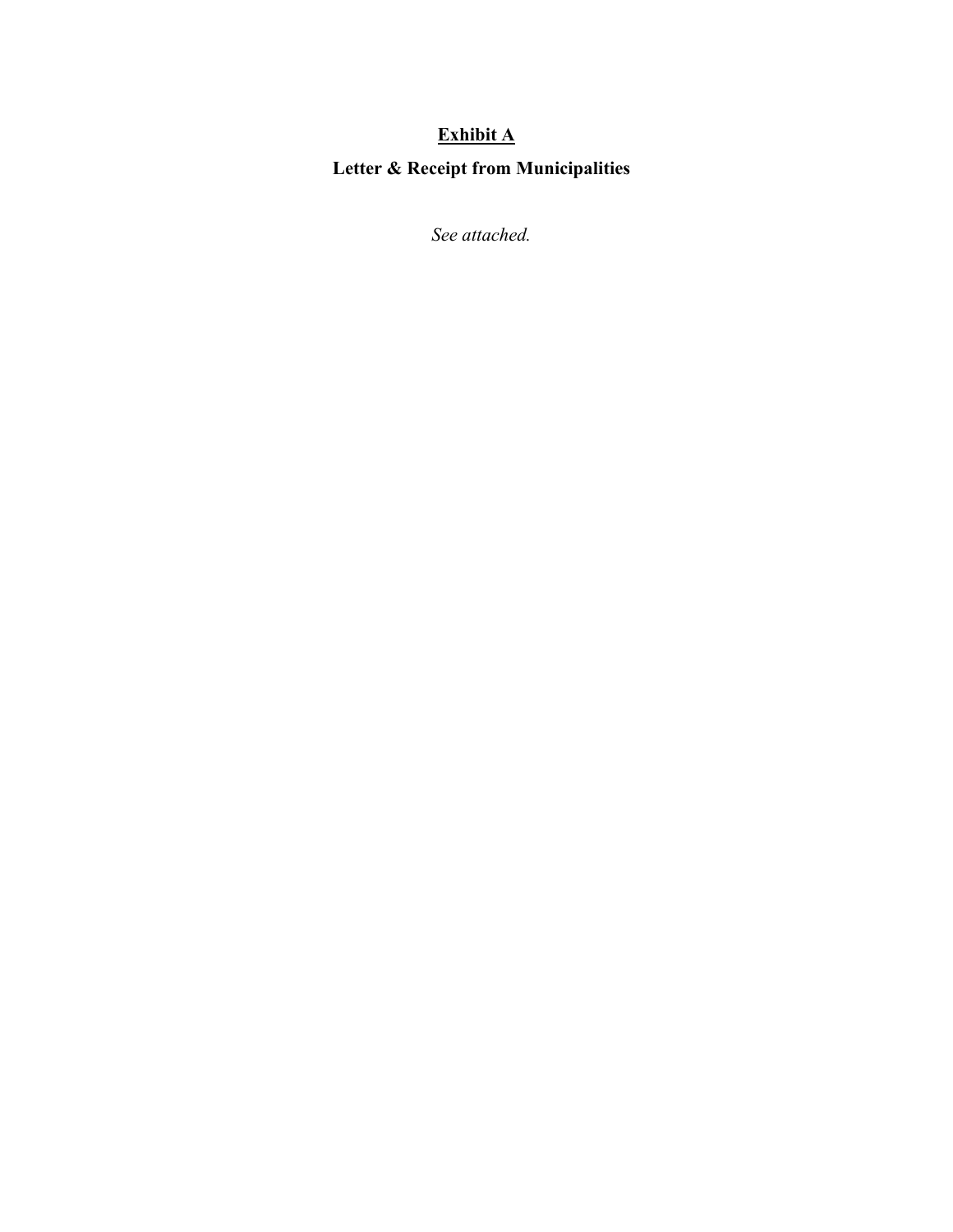

#### Where memories live and the stories are told.

1000 MAIN STREET BUFFALO, NEW YORK 14208 TEL 716 885 1600 FAX 716.881.6482 FOREST-LAWIN.COM

March 25, 2022

#### **TRUSTEES**

Janes M. Wadsworth, Chair Ruth D. Bryant Joseph P. Dispenza Charles F. Kreiner, Jr. Mary Ann Kresse George C. Morris Kert L. Rich Hugh M. Ross

Newstead Town Office P.O. Box 227 5 Clarence Center Rd Akron, NY 14001

Dear David L. Cummings, Town Supervisor:

Re: Proposed Merger between The Buffalo City Cemetery, Inc. and The Mount Olive Cemetery Association

The Buffalo City Cemetery, Inc. d/b/a Forest Lawn Cemetery ("Forest Lawn") and The Mount Olive Cemetery Association have entered into a Plan of Merger pursuant to which The Mount Olive Cemetery Association would merge with and into Forest Lawn (the "Proposed Merger"). Forest Lawn and The Mount Olive Cemetery Association are confident that the Proposed Merger will improve the quality, efficiency, and ongoing capital and maintenance needs at each cemetery, and will be beneficial to the lot owners of each cemetery and the welfare of the community.

Pursuant to Section 1506-d of the New York State Not-for-Profit Corporation Law ("NPCL"), the municipalities which would be required by law to assume the care and control of any part of consolidated cemetery if it were to be subsequently abandoned are required to be notified of the Proposed Merger.

As such, this letter operates as formal notice under Section 1506-d of the NPCL that Forest Lawn and The Mount Olive Cemetery Association wish to enter into the Proposed Merger. Should you have any questions regarding the Proposed Merger, please contact:

Joseph P. Dispenza President, The Buffalo City Cemetery, Inc. Phone: 716-885-1606 x209 Email: jdispenza@forest-lawn.com

Bullalo, 14Y **Lakeside Cemetery** Hamburg, 7-79 Williamsville Cemetery Amherst, 149 St. Matthew's Cemetery West Seneco, 14Y Forest Lawn Cremation Company Bullalo, NY Gethsemane Cemetery Williamsville, NY

Forest Lown

THE FOREST LAWN GROUP

#### OFFICERS

Joseph P. Dispenzo, President Christopher W. Converse, Vice President Annette M. Wargo, VP, Finance Craig J. Wolcott, VP, Operations & Mergers Robert J. Walworth, VP, Crematury Services Christopher W. Converse, Assistant Secretary

Copy to:

Hodgson Russ LLP Attn: Brandon Lê, Esq. 140 Pearl Street Suite 100 Buffalo, New York 14202 Sincerely, THE. BUFI/ALO CITY CEMETERY, INC. By:

Joseph P. Dispenza President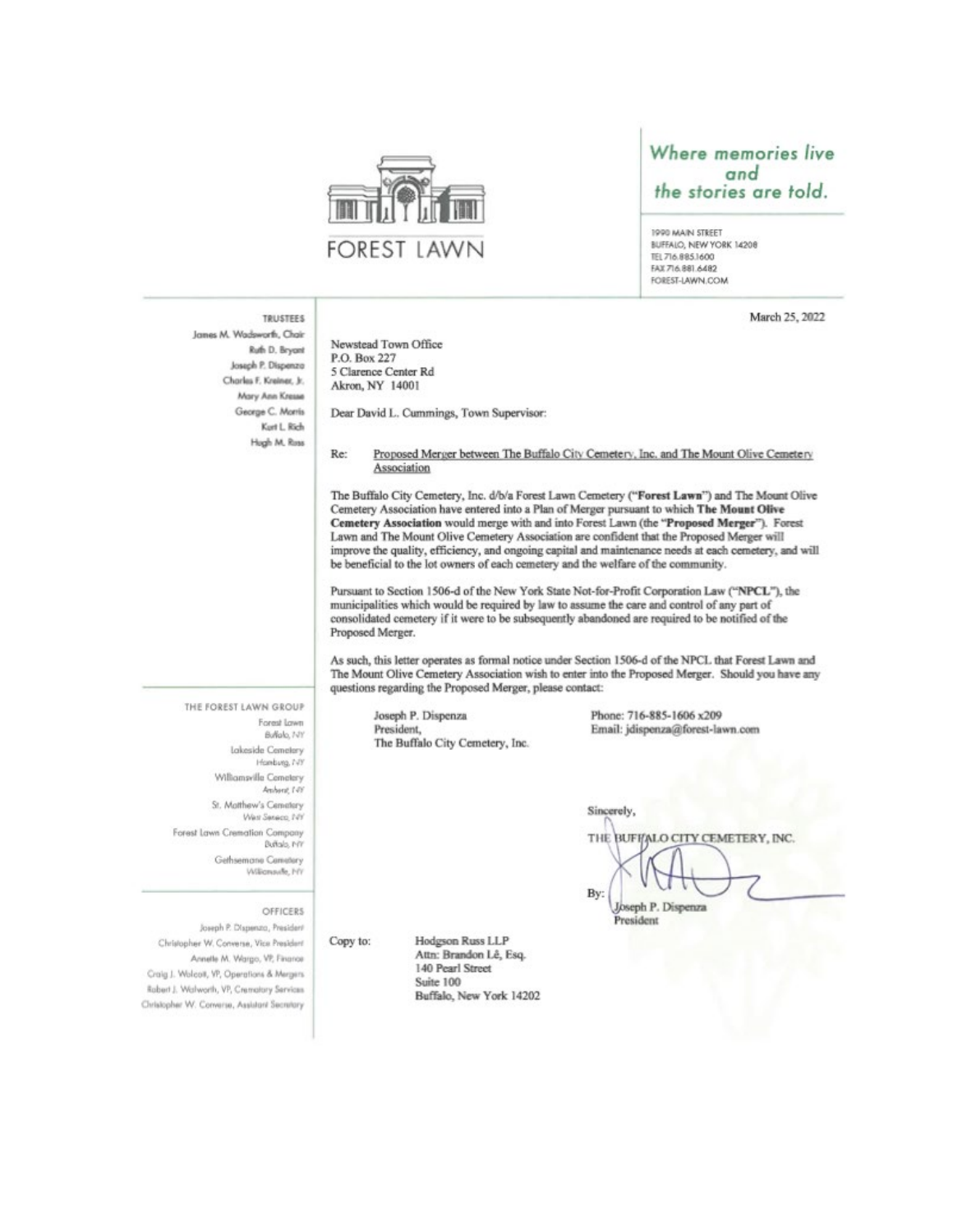COMPLETE THIS SECTION ON DELIVERY **SENDER: COMPLETE THIS SECTION** Complete items 1, 2, and 3. A. Signatur □ Agent<br>□ Addressee Print your name and address on the reverse<br>so that we can return the card to you.  $f(x_0)$   $c-19$  $\boldsymbol{x}$ B. Received by Printed Nama)<br>
C. Date of D.<br>
C. is delivery didress different from Bern 17  $\Box$  Yes<br>
If YES, enter delivery address below:<br>  $\Box$  No Attach this card to the back of the mallplece,<br>or on the front if space permits. C. Date of Delivery  $3 - 30 - 22$ 1. Article Addressed to: CLARENCE FOUN HAVE ONE TOWN PLACE CLARENCE, NY  $14031$ 3. Service Type<br>
CI Adult Signsture<br>
CI Adult Signsture<br>
C Adult Signsture<br>
C Certified Mall Restricted Dailway<br>
A Certified Mall Restricted Dailway  $\begin{array}{l} \square \ \text{Priority Mat}\ \text{Depase}\emptyset \\ \square \ \text{Fagistured Mat} \ \text{N} \end{array} \begin{array}{l} \square \\ \square \ \text{Fagistured Mat} \ \text{N} \end{array} \begin{array}{l} \text{Desistected} \\ \square \ \text{Bagature Conformation} \end{array}$ **The Community of the Community** 9590 9402 6755 1074 5244 33 **Exposure Mail Matthew Reserves**<br>
Clicket on Delivery<br>
Clicket on Delivery Restricted Delivery<br>
Clicket Mail<br>
Restricted Delivery<br> **Exposure \$500** 2. Article Number (Transfer from service label) **Inichad Delivery** 64 2870 0001 6730 9272 PS Form 3811, July 2020 PSN 7530-02-000-9053 Domestic Return Receipt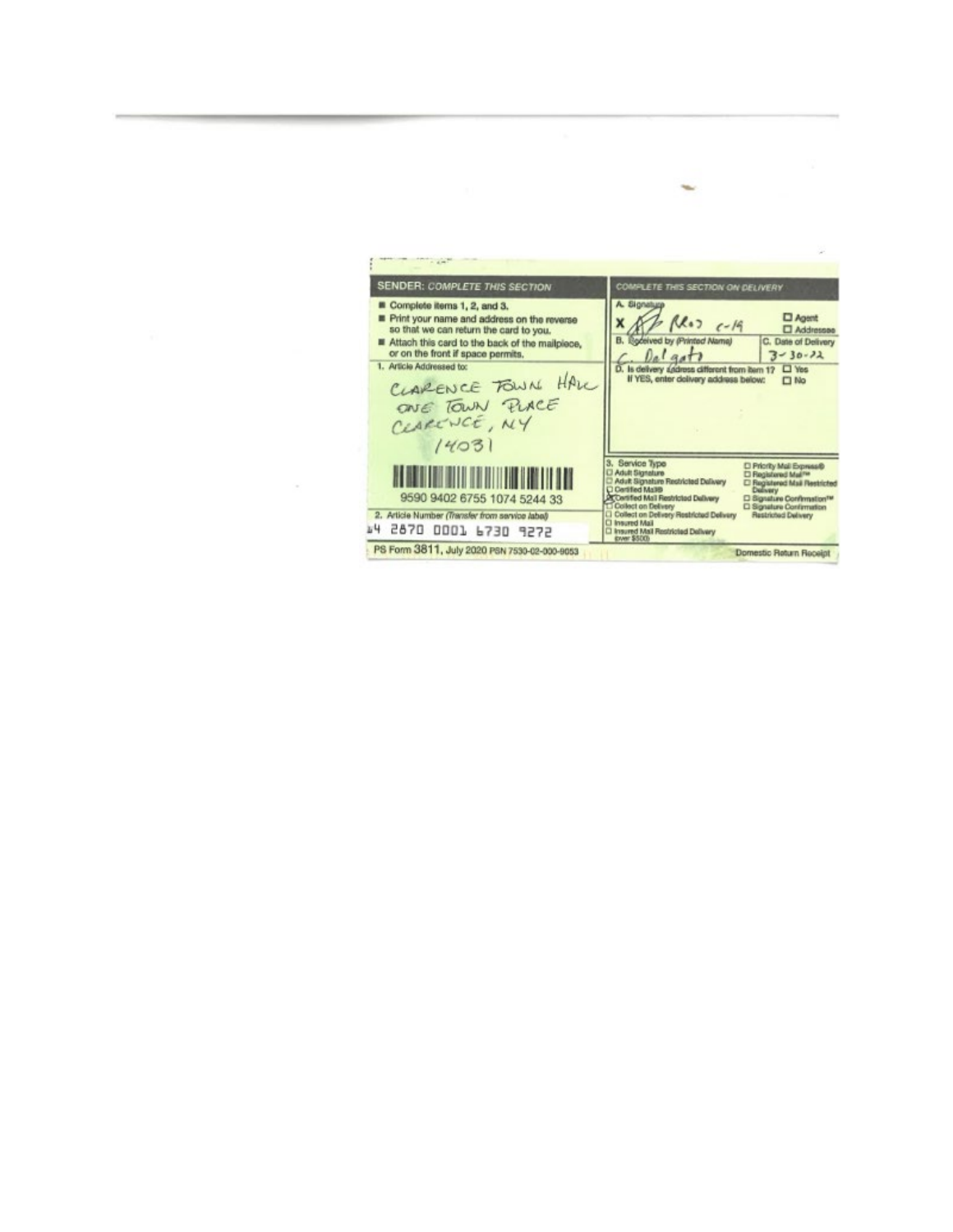#### **Exhibit B**

#### **Lot Owner Publication Notice: Association**

#### **NOTICE OF SPECIAL MEETING OF LOT OWNERS OF THE MOUNT OLIVE CEMETERY ASSOCIATION**

**NOTICE IS HEREBY GIVEN** that a Special Meeting of the Lot Owners of **the Mount Olive Cemetery Association** (the "Association") has been called for the purpose of reviewing and acting upon a proposed Plan of Merger of the Association with and into The Buffalo City Cemetery, Inc. d/b/a Forest Lawn ("Forest Lawn").

The meeting will take place in-person on Sunday, June 12, 2022 at 1:30 PM at Trinity Evangelical Lutheran Church 4809 S Newstead Road, Akron NY, or any adjournment thereof. For more information, contact David Hofmeier at 716-949-4264.

All Lot Owners who attend the meeting will need to provide verification of identity and lot ownership. Each lot is entitled to one vote at the meeting. The proposed Merger will be effective after all necessary approvals have been obtained and required filings made, whereupon the members of the Association will become members of Forest Lawn, the surviving corporation, and as such surviving corporation, Forest Lawn shall assume all assets and liabilities of the Association.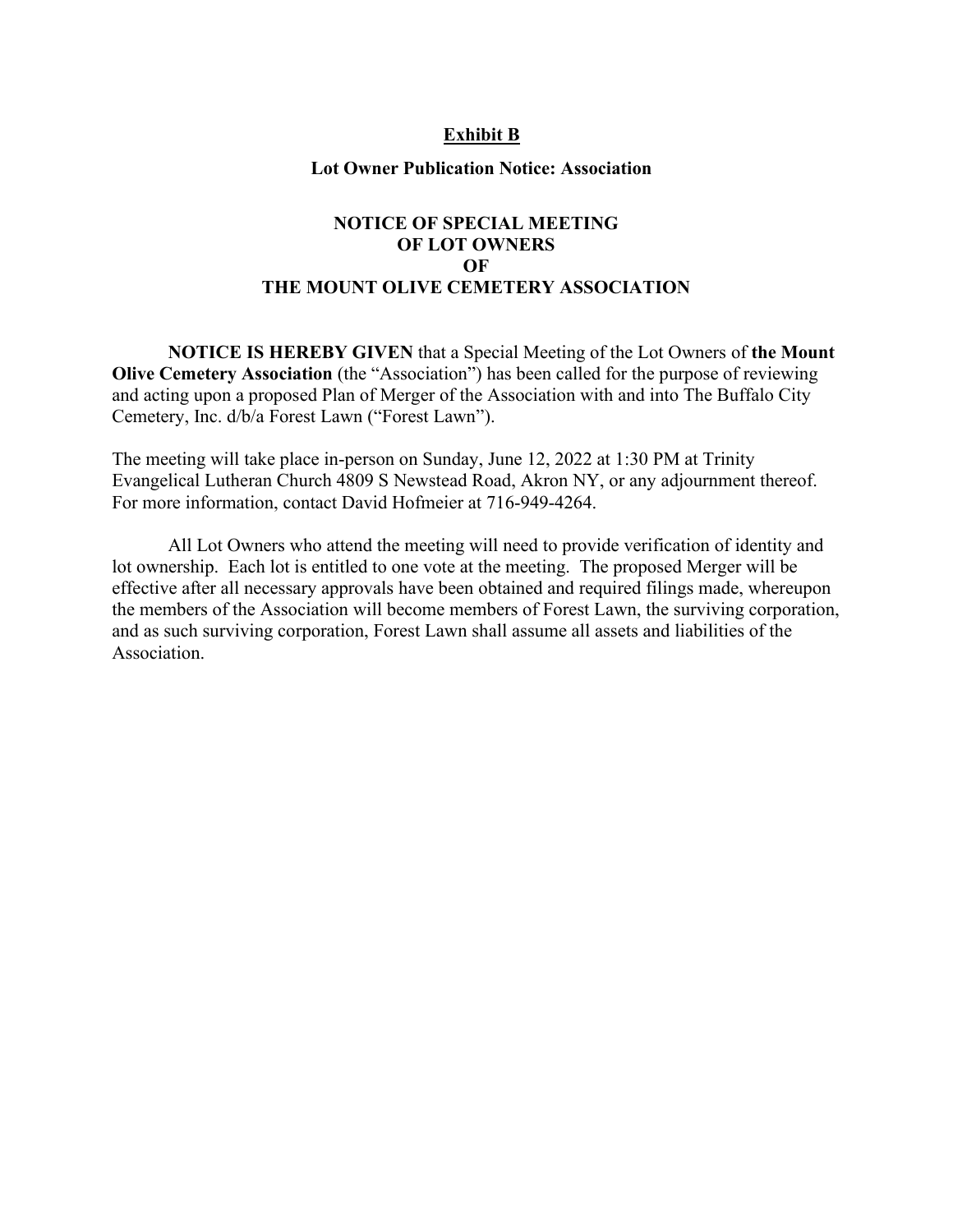#### **Exhibit C**

#### **Lot Owner Written Notice: Association**

#### **NOTICE OF SPECIAL MEETING OF LOT OWNERS OF THE MOUNT OLIVE CEMETERY ASSOCIATION**

**NOTICE IS HEREBY GIVEN** that a Special Meeting of the Lot Owners of **the Mount Olive Cemetery Association** (the "Association") has been called for the purpose of reviewing and acting upon a proposed Plan of Merger of the Association with and into The Buffalo City Cemetery, Inc. d/b/a Forest Lawn ("Forest Lawn").

The meeting will take place in-person on Sunday, June 12, 2022 at 1:30 PM at Trinity Evangelical Lutheran Church 4809 S Newstead Road, Akron NY, or any adjournment thereof. For more information, contact David Hofmeier at 716-949-4264.

All Lot Owners who attend the meeting will need to provide verification of identity and lot ownership. Each lot is entitled to one vote at the meeting. The proposed Merger will be effective after all necessary approvals have been obtained and required filings made, whereupon the members of the Association will become members of Forest Lawn, the surviving corporation, and as such surviving corporation, Forest Lawn shall assume all assets and liabilities of the Association.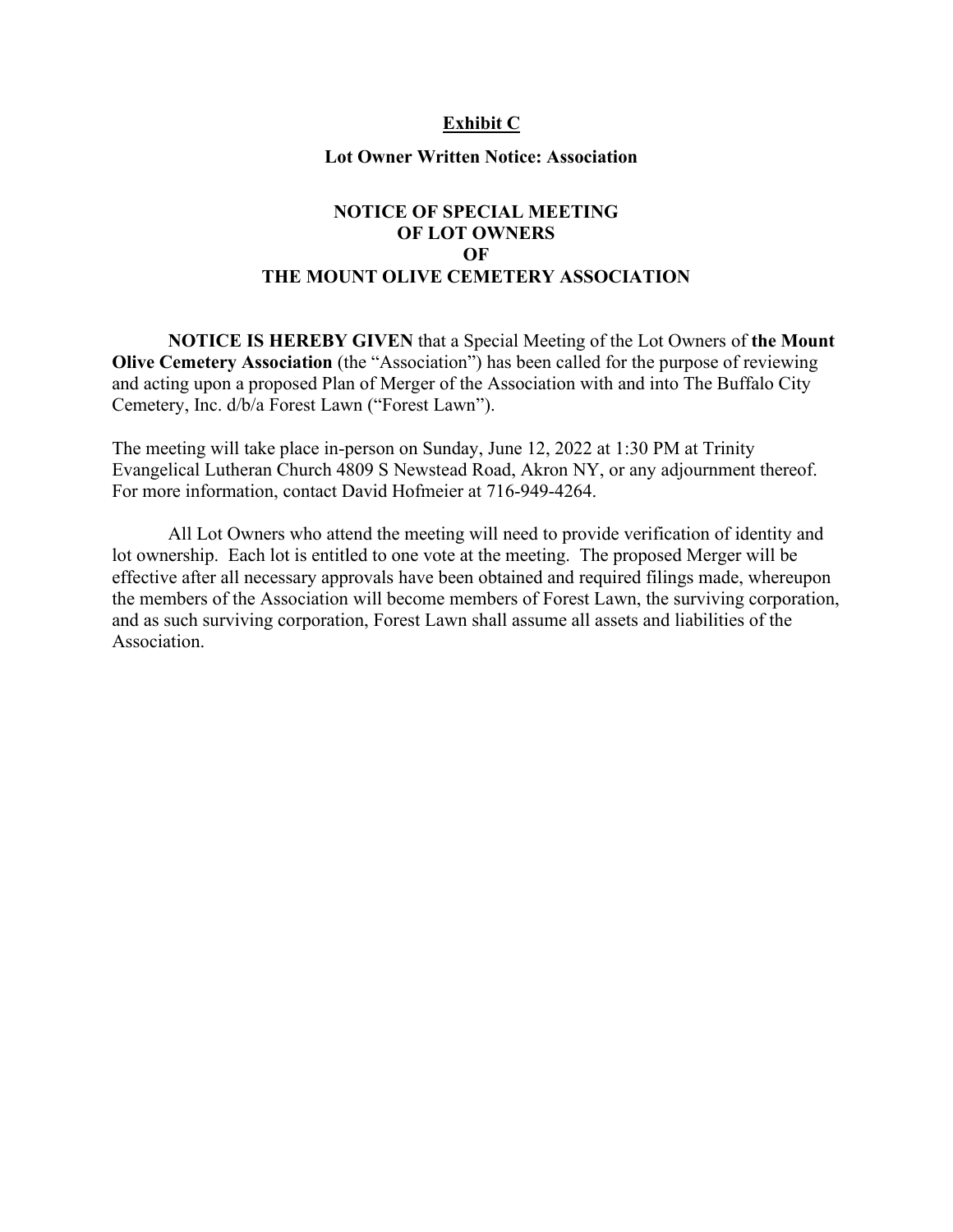**Exhibit D**

**Lot Owner Posted Notice: Association**

# **NOTICE:**

### **SPECIAL MEETING OF LOT OWNERS TO DISCUSS MERGER OF THE MOUNT CEMETERY ASSOCIATION WITH FOREST LAWN CEMETERY**

# **DATE: \_\_\_\_\_\_\_\_\_\_\_\_\_\_\_\_\_\_\_\_\_\_\_\_\_\_\_ Sunday, June 12, 2022**

#### **TIME: \_\_\_\_\_\_\_\_\_\_\_\_\_\_\_\_\_\_\_\_\_\_\_\_\_\_\_ 1:30pm**

LOCATION: 4809 S Newstead Road, Akron NY Trinity Evangelical Lutheran Church

## **CONTACT: DAVID HOFMEIER AT 716-949-4264 FOR MORE INFORMATION. DATE POSTED AT CEMETERY: APRIL 1, 2022**